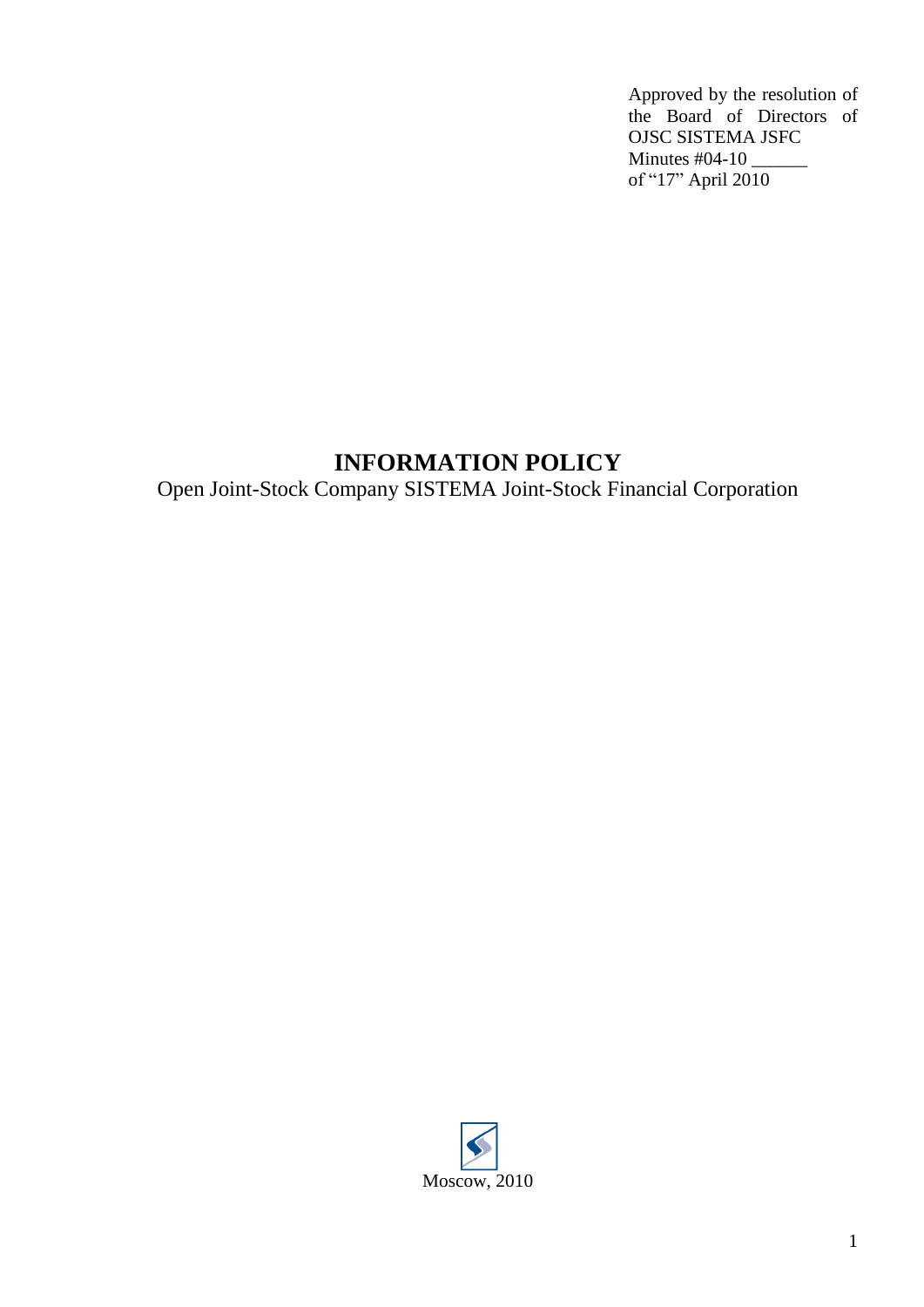## **TABLE OF CONTENTS**

# **1. GENERAL PROVISONS**

## **1.1. Purposes of this Policy**

This Policy has been developed under the effective legislation of the Russian Federation, the Charter, the Corporate Code of Conduct and other internal documents of OJSC SISTEMA JSFC (hereinafter referred to as the 'Corporation'), as well as under the Russian and British Securities Market Regulators' rules and requirements applied to the Corporation by virtue of circulation of its shares on the Russian exchanges and circulation of its securities in the form of the Global depositary receipts on the London Stock Exchange.

This Policy contains a description of composition of the information subject to compulsory disclosure by the Corporation, the procedure and ways of its disclosure, as well as the limitations to unauthorized distribution, disclosure and use of the information regarding the Corporation business. This Provision also defines the ways and composition of the information being published by the Corporation, or communicated externally by other ways to provide for the building of the Corporation objective image externally, as well as of the fair presentation of the Corporation business and the results of such business, in line with the best practices of corporate governance.

This Policy contains the basic principles that are fundamental for the Corporation activities in the field of external communications and information disclosure and that are used by the respective subdivisions to make decisions in the course of their discharging routine responsibilities and drafting regulations for interaction in certain fields of external communications and information disclosure.

This Policy provides for the key principles of organization of the information flow from the Corporation in the following cases:

- disclosure of information in accordance with the requirements of the regulators of the securities market of the Russian Federation;
- disclosure of information in accordance with the requirements of the regulators of the securities market of the United Kingdom;
- information support of the by corporate procedures;
- additional disclosures for the purpose of sufficient transparency of the Corporation;
- control of use of material nonpublic information;
- organization of conference calls, conferences and public meetings;
- publication of press releases.

Principles set in this policy may be additionally regulated by internal documents of the Corporation, adopted by the set by the order of the Sole executive body or decision of the Collective executive management body of the Corporation.

## **1.2. Policy goals**

Application of the key principles, formulated in the Policy is in the first place aimed at:

- Higher level of openness and trust in the relationship between the Corporation, its shareholders, security holders, investors, creditors and other interested parties, as well as of ensuring their rights and legitimate interests;
- Providing for the meeting the requirements of the Russian Federation legislation and the Russian and British Securities Market Regulators with regard to mandatory disclosure of information and best practices;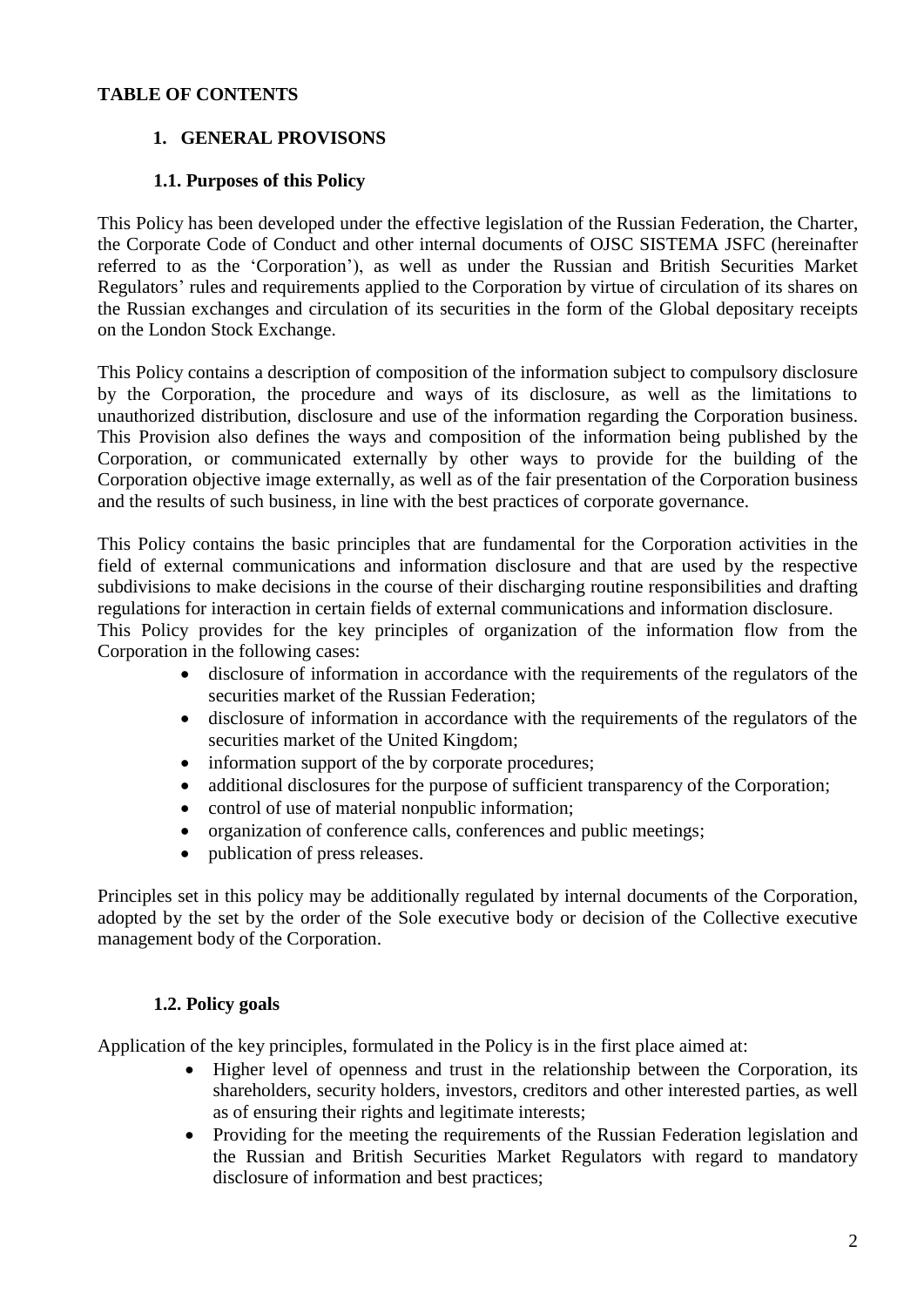- Maintaining professional and confidential relations of the Corporation with the press which are based on the free exchange of fair information without prejudice to any rights and legitimate interests of shareholders, security holders, creditors and other interested parties;
- Providing access to true and objective information regarding the Corporation business for the investment community, specifically the analysts, shareholders, security holders, investors, creditors and other interested persons, as well as the professional securities market players, regulators and government authorities;
- Providing shareholders with the information required for decision making related to execution of their right to take part in the Corporation governance;
- Higher level of the Corporation transparency and corporate governance.

| Term                                     | Abbreviation | Definition of the term (meaning of the abbreviation)                                                                                                                                                                                                                                                                                                                                                                                                                                                                                                                                                                                                                                                                                                                                                                           |
|------------------------------------------|--------------|--------------------------------------------------------------------------------------------------------------------------------------------------------------------------------------------------------------------------------------------------------------------------------------------------------------------------------------------------------------------------------------------------------------------------------------------------------------------------------------------------------------------------------------------------------------------------------------------------------------------------------------------------------------------------------------------------------------------------------------------------------------------------------------------------------------------------------|
| Corporation                              |              | Open Joint Stock Company "Joint Stock Financial<br>Corporation Sistema".                                                                                                                                                                                                                                                                                                                                                                                                                                                                                                                                                                                                                                                                                                                                                       |
| The UK Regulatory Information<br>Service | <b>RIS</b>   | Group of specially authorised organizations interacting<br>with the UK regulatory bodies and issuers of securities<br>with the aim of collecting, distributing and ensuring<br>accessibility of Material non-public information about<br>the issuers in the interests of the investment community.                                                                                                                                                                                                                                                                                                                                                                                                                                                                                                                             |
| The UK Financial Services Authority      | <b>FSA</b>   | Organization vested with regulatory and supervisory<br>powers in the UK securities market.                                                                                                                                                                                                                                                                                                                                                                                                                                                                                                                                                                                                                                                                                                                                     |
| The UK Listing Authority                 | <b>UKLA</b>  | A body authorized by the UK legislation to define the<br>listing rules for the companies issuing securities on the<br>UK Stock Exchanges and check compliance with these<br>rules.                                                                                                                                                                                                                                                                                                                                                                                                                                                                                                                                                                                                                                             |
| <b>Global Depositary Receipts</b>        | <b>GDRs</b>  | Global depositary receipts of the Corporation admitted to<br>trading on the London Stock Exchange.                                                                                                                                                                                                                                                                                                                                                                                                                                                                                                                                                                                                                                                                                                                             |
| Subsidiaries and affiliates              | S/As         | Companies where due to holding a majority interest in<br>their authorized capital or on the basis of a signed<br>contract or in some other ways, the respective person is<br>entitled to form the decisions taken by such company, as<br>well as the companies where such a person is entitled to<br>hold at least 20% of votes.                                                                                                                                                                                                                                                                                                                                                                                                                                                                                               |
| Insider                                  |              | An individual or a legal entity in possession of Material<br>non-public information due to:<br>Membership/participation in the management bodies<br>or supervisory authorities of the Corporation, its<br>subsidiaries and affiliates and other entities having<br>access to Material non-public information about the<br>Corporation;<br>Employment relationship or fulfillment of professional<br>duties, including in the capacity of External<br>Consultants of the Corporation;<br>Ownership of Securities of the Corporation;<br>Granting loans or credits to the Corporation;<br>Committing wrongful or criminal acts;<br>Other circumstances if the person is aware (or is<br>supposed to be aware), of having gained access to<br>Material non-public information;<br>Kin relations with individuals specified above. |
| Material non-public information          |              | Not publicly available information directly or indirectly<br>related to the Corporation or its S/As, including financial<br>operations, financial indicators, business, strategy,<br>acquisitions, credit and loan obligations, changes in the<br>capital structure or the value of Securities of the                                                                                                                                                                                                                                                                                                                                                                                                                                                                                                                          |

#### **1.3. Glossary of terms and abbreviations**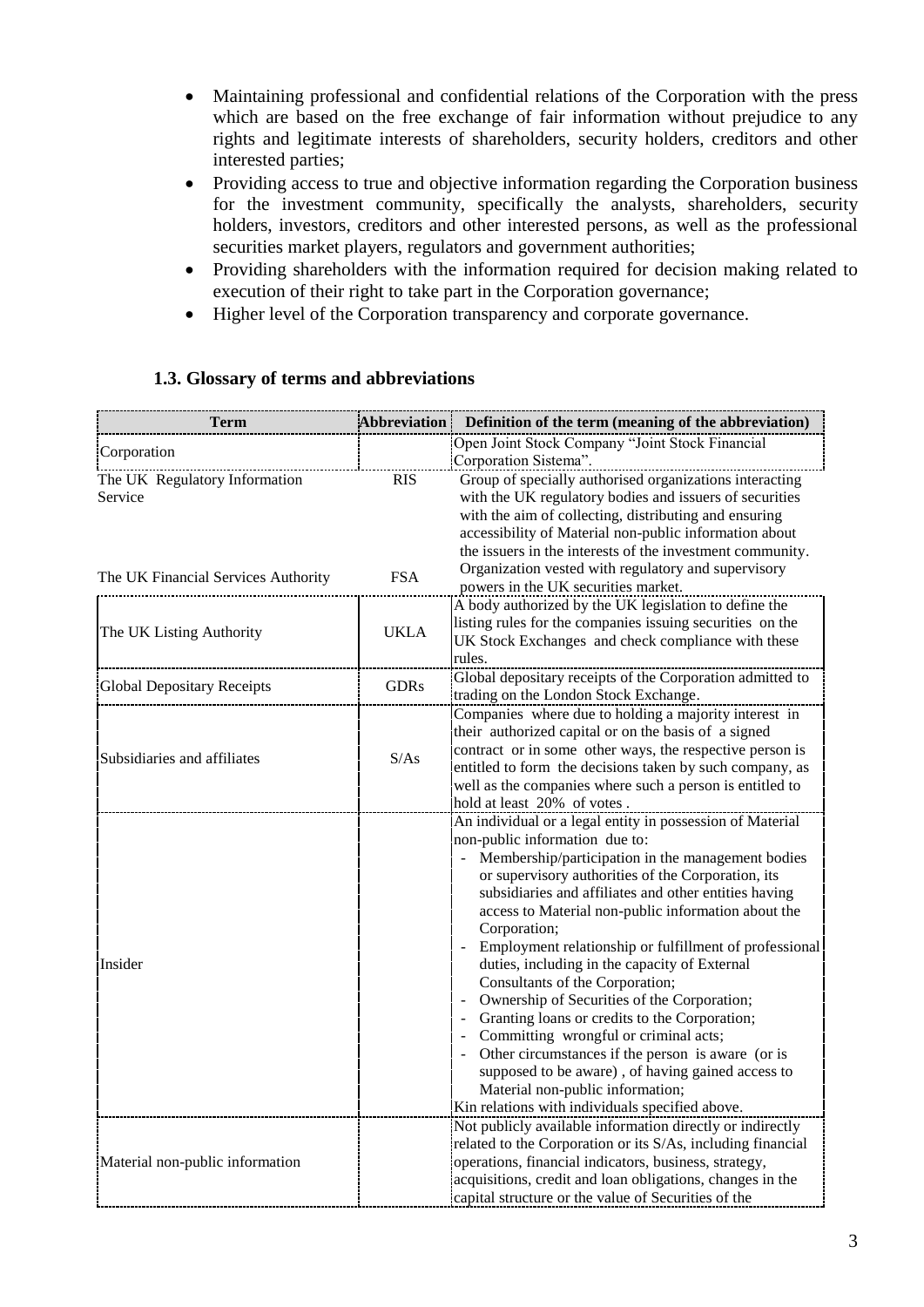| Term                                  | Abbreviation   Definition of the term (meaning of the abbreviation)                                                     |
|---------------------------------------|-------------------------------------------------------------------------------------------------------------------------|
|                                       | Corporation or its S/As or transactions with these                                                                      |
|                                       | Securities which, if publicly available, would probably                                                                 |
|                                       | have a considerable impact on the market value of the                                                                   |
|                                       | Corporation's Securities and /or related investments and                                                                |
|                                       | probably would be taken into consideration by a                                                                         |
|                                       | reasonable investor in taking decision on investing and                                                                 |
|                                       | would influence such a decision. Material non-public                                                                    |
|                                       | information may also be constituted by non-public                                                                       |
|                                       | information on new large-scale business segments and                                                                    |
|                                       | business achievements of the Corporation or its S/As or on<br>changes in any information related to the Corporation and |
|                                       | S/As communicated to the investment community earlier.                                                                  |
| Insider deals                         | Concluded or attempted by the Insider deal with                                                                         |
|                                       | Securities on the basis of Material non-public                                                                          |
|                                       | information.                                                                                                            |
|                                       | Time period preceding disclosure of financial statements                                                                |
| <b>Blackout</b> period                | of the Corporation, during which the Insiders are forbidden                                                             |
|                                       | to conclude Deals with Securities of the Corporation.                                                                   |
| Policy                                | This Policy                                                                                                             |
|                                       | Requirements to disclosure of information by the issuers                                                                |
|                                       | of securities set out in the RF Federal Law "on securities                                                              |
| Disclosure Rules                      | market", the UK Listing Rules, Disclosure Rules and                                                                     |
|                                       | Transparency Rules and other applicable laws and /or                                                                    |
|                                       | requirements of the Regulators                                                                                          |
|                                       | The sole executive management body of Sistema JSFC                                                                      |
| President                             | acting on the basis of the Charter and Terms of Reference                                                               |
|                                       | of the President.                                                                                                       |
|                                       | Performance of a number of activities aimed at ensuring                                                                 |
|                                       | public availability of material non-public information                                                                  |
|                                       | about the Corporation to the investment community and                                                                   |
|                                       | all the interested parties, including publication of press-                                                             |
|                                       | releases, performed by the Corporation in line with the<br>requirements of the legislation on disclosure of             |
|                                       | information by the issuers of securities, in the order                                                                  |
|                                       | established by the Disclosure Rules including disclosure of                                                             |
|                                       | information on:                                                                                                         |
|                                       | Acquisition or divestment by the Corporation of                                                                         |
| Disclosure of information /Disclosure | significant assets or Securities including shares and                                                                   |
|                                       | /or holdings in the authorized capital of other                                                                         |
|                                       | companies;                                                                                                              |
|                                       | Business of the Corporation, its Securities and related                                                                 |
|                                       | investments;                                                                                                            |
|                                       | Facts of issuing and /or listing Securities of the                                                                      |
|                                       | Corporation, buyout or redemption by the Corporation                                                                    |
|                                       | of its own shares, GDRs and other Securities;                                                                           |
|                                       | Annual financial statements of the corporation,                                                                         |
|                                       | including auditor and managerial reports;<br>Extraordinary general meetings of shareholders etc.                        |
| Regulators                            | Federal Financial Markets Service of the Russian                                                                        |
|                                       | Federation, the UK Financial Services Authority (FSA),                                                                  |
|                                       | the UK listing authority (UKLA), the UK regulatory                                                                      |
|                                       | Information Service (RIS) and other authorized                                                                          |
|                                       | organizations vested with regulatory, supervisory and                                                                   |
|                                       | other powers on the security markets of the Russian                                                                     |
|                                       | Federation and /or the UK.                                                                                              |
|                                       | Acquisition or divestment, as well as attempts to                                                                       |
| Deal or<br>Deal with Securities       | acquire or divest any Securities, subscription to                                                                       |
|                                       | options and /or their disposal, conclusion of                                                                           |
|                                       | agreements where the amount of payments depends on                                                                      |
|                                       | the value of the basic Securities or where the financial                                                                |
|                                       | risks are changed depending on the fluctuation of the                                                                   |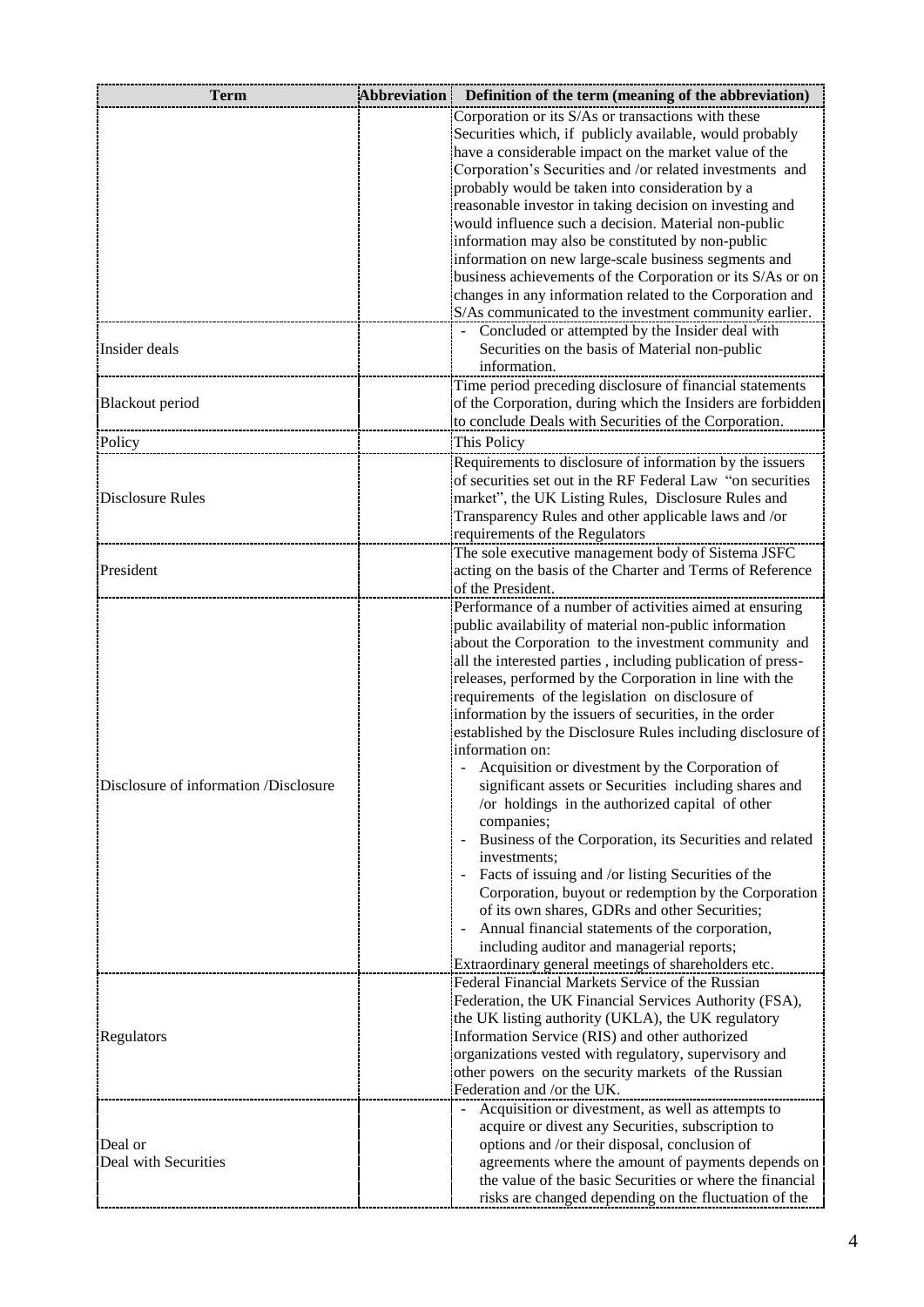| market value of Securities, as well as pledge and other<br>types of encumbrances etc.<br>Applicable to Insider represented by a legal entity - means<br>its affiliated legal entities and individuals, and applicable<br><b>Related parties</b><br>to Insider represented by an individual - means relatives.<br>Members of the Board of Directors, President and<br>members of the Management Board of the Corporation, as<br>well as any other directors or staff of the Functions,<br>Departments, Directorates and other structural<br>Employees<br>subdivisions of the Corporation (incl. full-time employees<br>(incl. "Officials" and /or "members of<br>and outsourced staff), working under employment,<br>the management bodies")<br>commercial and other contracts, or cooperating with the<br>Corporation on other terms, including in the capacity of<br>agents, representatives etc. on temporary or permanent<br>basis.<br>A register kept by the Corporation listing the Employees<br>of the Corporation, External Consultants and their<br>representatives, as well as other persons which have<br>permanent or temporary access to the Material non-public<br>information about the Corporation.<br>Officially designated structural organizational unit of<br>Sistema JSFC or S/As with independent objectives and<br>functions including Business Unit, Function, Department,<br>Directorate, Unit etc, conducting activities on the basis of<br>the charter, regulations or other internal documents of the<br>company.<br>Federal Financial Markets Service of the Russian<br><b>FFMS</b><br><b>FFMS</b><br>Federation.<br>Shares, GDRs, bonds, other debt obligations, promissory<br>notes, other securities (incl. convertibles), as well as<br>Securities<br>security options (incl. call and put options), phantom<br>shares etc.<br>Representatives of the investment community conducting<br>economic, financial, investment analysis of Sistema JSFC<br>with the aim of preparing reports and recommendations on<br>Analysts<br>securities of Sistema JSFC Group of companies, as well<br>as for other opportunities of investing in the Corporation.<br>Generally accepted form of organization and elements of<br>the corporate governance system which are reflected,<br>among other things, in the corporate governance codes of<br>the leading world's countries and methodologies for<br>assigning corporate governance ratings by the world's<br>leading rating agencies.<br>Information which with high degree of probability will be<br>deemed important by a reasonable investor when making<br>a decision related to investments, or which with high<br>degree of probability will be deemed important by a<br>contractual relationship with the Corporation, or if such<br>information will greatly change the general perception of<br>the Corporation by the investment community or other<br>interested parties<br>Information based on actual or fictitious events which is<br>not sufficiently reliable to provide grounds for taking<br>Rumours<br>informed investment decisions.<br>Significant /core subsidiaries and affiliates in accordance<br>with the International Financial Reporting Standards<br>affiliates<br>applied in the Corporation.<br>A body established in Sistema JSFC to enable decision- | <b>Term</b>                           | <b>Abbreviation</b> | Definition of the term (meaning of the abbreviation) |
|----------------------------------------------------------------------------------------------------------------------------------------------------------------------------------------------------------------------------------------------------------------------------------------------------------------------------------------------------------------------------------------------------------------------------------------------------------------------------------------------------------------------------------------------------------------------------------------------------------------------------------------------------------------------------------------------------------------------------------------------------------------------------------------------------------------------------------------------------------------------------------------------------------------------------------------------------------------------------------------------------------------------------------------------------------------------------------------------------------------------------------------------------------------------------------------------------------------------------------------------------------------------------------------------------------------------------------------------------------------------------------------------------------------------------------------------------------------------------------------------------------------------------------------------------------------------------------------------------------------------------------------------------------------------------------------------------------------------------------------------------------------------------------------------------------------------------------------------------------------------------------------------------------------------------------------------------------------------------------------------------------------------------------------------------------------------------------------------------------------------------------------------------------------------------------------------------------------------------------------------------------------------------------------------------------------------------------------------------------------------------------------------------------------------------------------------------------------------------------------------------------------------------------------------------------------------------------------------------------------------------------------------------------------------------------------------------------------------------------------------------------------------------------------------------------------------------------------------------------------------------------------------------------------------------------------------------------------------------------------------------------------------------------------------------------------------------------------------------------------------------------------------------------------------------------------------------------------------------------------------------------------------------------------------------------------------------------------------------------------|---------------------------------------|---------------------|------------------------------------------------------|
|                                                                                                                                                                                                                                                                                                                                                                                                                                                                                                                                                                                                                                                                                                                                                                                                                                                                                                                                                                                                                                                                                                                                                                                                                                                                                                                                                                                                                                                                                                                                                                                                                                                                                                                                                                                                                                                                                                                                                                                                                                                                                                                                                                                                                                                                                                                                                                                                                                                                                                                                                                                                                                                                                                                                                                                                                                                                                                                                                                                                                                                                                                                                                                                                                                                                                                                                                                |                                       |                     |                                                      |
|                                                                                                                                                                                                                                                                                                                                                                                                                                                                                                                                                                                                                                                                                                                                                                                                                                                                                                                                                                                                                                                                                                                                                                                                                                                                                                                                                                                                                                                                                                                                                                                                                                                                                                                                                                                                                                                                                                                                                                                                                                                                                                                                                                                                                                                                                                                                                                                                                                                                                                                                                                                                                                                                                                                                                                                                                                                                                                                                                                                                                                                                                                                                                                                                                                                                                                                                                                |                                       |                     |                                                      |
| reasonable partner during making decision on entering into                                                                                                                                                                                                                                                                                                                                                                                                                                                                                                                                                                                                                                                                                                                                                                                                                                                                                                                                                                                                                                                                                                                                                                                                                                                                                                                                                                                                                                                                                                                                                                                                                                                                                                                                                                                                                                                                                                                                                                                                                                                                                                                                                                                                                                                                                                                                                                                                                                                                                                                                                                                                                                                                                                                                                                                                                                                                                                                                                                                                                                                                                                                                                                                                                                                                                                     |                                       |                     |                                                      |
|                                                                                                                                                                                                                                                                                                                                                                                                                                                                                                                                                                                                                                                                                                                                                                                                                                                                                                                                                                                                                                                                                                                                                                                                                                                                                                                                                                                                                                                                                                                                                                                                                                                                                                                                                                                                                                                                                                                                                                                                                                                                                                                                                                                                                                                                                                                                                                                                                                                                                                                                                                                                                                                                                                                                                                                                                                                                                                                                                                                                                                                                                                                                                                                                                                                                                                                                                                |                                       |                     |                                                      |
|                                                                                                                                                                                                                                                                                                                                                                                                                                                                                                                                                                                                                                                                                                                                                                                                                                                                                                                                                                                                                                                                                                                                                                                                                                                                                                                                                                                                                                                                                                                                                                                                                                                                                                                                                                                                                                                                                                                                                                                                                                                                                                                                                                                                                                                                                                                                                                                                                                                                                                                                                                                                                                                                                                                                                                                                                                                                                                                                                                                                                                                                                                                                                                                                                                                                                                                                                                |                                       |                     |                                                      |
|                                                                                                                                                                                                                                                                                                                                                                                                                                                                                                                                                                                                                                                                                                                                                                                                                                                                                                                                                                                                                                                                                                                                                                                                                                                                                                                                                                                                                                                                                                                                                                                                                                                                                                                                                                                                                                                                                                                                                                                                                                                                                                                                                                                                                                                                                                                                                                                                                                                                                                                                                                                                                                                                                                                                                                                                                                                                                                                                                                                                                                                                                                                                                                                                                                                                                                                                                                |                                       |                     |                                                      |
|                                                                                                                                                                                                                                                                                                                                                                                                                                                                                                                                                                                                                                                                                                                                                                                                                                                                                                                                                                                                                                                                                                                                                                                                                                                                                                                                                                                                                                                                                                                                                                                                                                                                                                                                                                                                                                                                                                                                                                                                                                                                                                                                                                                                                                                                                                                                                                                                                                                                                                                                                                                                                                                                                                                                                                                                                                                                                                                                                                                                                                                                                                                                                                                                                                                                                                                                                                |                                       |                     |                                                      |
|                                                                                                                                                                                                                                                                                                                                                                                                                                                                                                                                                                                                                                                                                                                                                                                                                                                                                                                                                                                                                                                                                                                                                                                                                                                                                                                                                                                                                                                                                                                                                                                                                                                                                                                                                                                                                                                                                                                                                                                                                                                                                                                                                                                                                                                                                                                                                                                                                                                                                                                                                                                                                                                                                                                                                                                                                                                                                                                                                                                                                                                                                                                                                                                                                                                                                                                                                                |                                       |                     |                                                      |
|                                                                                                                                                                                                                                                                                                                                                                                                                                                                                                                                                                                                                                                                                                                                                                                                                                                                                                                                                                                                                                                                                                                                                                                                                                                                                                                                                                                                                                                                                                                                                                                                                                                                                                                                                                                                                                                                                                                                                                                                                                                                                                                                                                                                                                                                                                                                                                                                                                                                                                                                                                                                                                                                                                                                                                                                                                                                                                                                                                                                                                                                                                                                                                                                                                                                                                                                                                |                                       |                     |                                                      |
|                                                                                                                                                                                                                                                                                                                                                                                                                                                                                                                                                                                                                                                                                                                                                                                                                                                                                                                                                                                                                                                                                                                                                                                                                                                                                                                                                                                                                                                                                                                                                                                                                                                                                                                                                                                                                                                                                                                                                                                                                                                                                                                                                                                                                                                                                                                                                                                                                                                                                                                                                                                                                                                                                                                                                                                                                                                                                                                                                                                                                                                                                                                                                                                                                                                                                                                                                                |                                       |                     |                                                      |
|                                                                                                                                                                                                                                                                                                                                                                                                                                                                                                                                                                                                                                                                                                                                                                                                                                                                                                                                                                                                                                                                                                                                                                                                                                                                                                                                                                                                                                                                                                                                                                                                                                                                                                                                                                                                                                                                                                                                                                                                                                                                                                                                                                                                                                                                                                                                                                                                                                                                                                                                                                                                                                                                                                                                                                                                                                                                                                                                                                                                                                                                                                                                                                                                                                                                                                                                                                |                                       |                     |                                                      |
|                                                                                                                                                                                                                                                                                                                                                                                                                                                                                                                                                                                                                                                                                                                                                                                                                                                                                                                                                                                                                                                                                                                                                                                                                                                                                                                                                                                                                                                                                                                                                                                                                                                                                                                                                                                                                                                                                                                                                                                                                                                                                                                                                                                                                                                                                                                                                                                                                                                                                                                                                                                                                                                                                                                                                                                                                                                                                                                                                                                                                                                                                                                                                                                                                                                                                                                                                                |                                       |                     |                                                      |
|                                                                                                                                                                                                                                                                                                                                                                                                                                                                                                                                                                                                                                                                                                                                                                                                                                                                                                                                                                                                                                                                                                                                                                                                                                                                                                                                                                                                                                                                                                                                                                                                                                                                                                                                                                                                                                                                                                                                                                                                                                                                                                                                                                                                                                                                                                                                                                                                                                                                                                                                                                                                                                                                                                                                                                                                                                                                                                                                                                                                                                                                                                                                                                                                                                                                                                                                                                |                                       |                     |                                                      |
|                                                                                                                                                                                                                                                                                                                                                                                                                                                                                                                                                                                                                                                                                                                                                                                                                                                                                                                                                                                                                                                                                                                                                                                                                                                                                                                                                                                                                                                                                                                                                                                                                                                                                                                                                                                                                                                                                                                                                                                                                                                                                                                                                                                                                                                                                                                                                                                                                                                                                                                                                                                                                                                                                                                                                                                                                                                                                                                                                                                                                                                                                                                                                                                                                                                                                                                                                                |                                       |                     |                                                      |
|                                                                                                                                                                                                                                                                                                                                                                                                                                                                                                                                                                                                                                                                                                                                                                                                                                                                                                                                                                                                                                                                                                                                                                                                                                                                                                                                                                                                                                                                                                                                                                                                                                                                                                                                                                                                                                                                                                                                                                                                                                                                                                                                                                                                                                                                                                                                                                                                                                                                                                                                                                                                                                                                                                                                                                                                                                                                                                                                                                                                                                                                                                                                                                                                                                                                                                                                                                |                                       |                     |                                                      |
|                                                                                                                                                                                                                                                                                                                                                                                                                                                                                                                                                                                                                                                                                                                                                                                                                                                                                                                                                                                                                                                                                                                                                                                                                                                                                                                                                                                                                                                                                                                                                                                                                                                                                                                                                                                                                                                                                                                                                                                                                                                                                                                                                                                                                                                                                                                                                                                                                                                                                                                                                                                                                                                                                                                                                                                                                                                                                                                                                                                                                                                                                                                                                                                                                                                                                                                                                                | Insiders List                         |                     |                                                      |
|                                                                                                                                                                                                                                                                                                                                                                                                                                                                                                                                                                                                                                                                                                                                                                                                                                                                                                                                                                                                                                                                                                                                                                                                                                                                                                                                                                                                                                                                                                                                                                                                                                                                                                                                                                                                                                                                                                                                                                                                                                                                                                                                                                                                                                                                                                                                                                                                                                                                                                                                                                                                                                                                                                                                                                                                                                                                                                                                                                                                                                                                                                                                                                                                                                                                                                                                                                |                                       |                     |                                                      |
|                                                                                                                                                                                                                                                                                                                                                                                                                                                                                                                                                                                                                                                                                                                                                                                                                                                                                                                                                                                                                                                                                                                                                                                                                                                                                                                                                                                                                                                                                                                                                                                                                                                                                                                                                                                                                                                                                                                                                                                                                                                                                                                                                                                                                                                                                                                                                                                                                                                                                                                                                                                                                                                                                                                                                                                                                                                                                                                                                                                                                                                                                                                                                                                                                                                                                                                                                                |                                       |                     |                                                      |
|                                                                                                                                                                                                                                                                                                                                                                                                                                                                                                                                                                                                                                                                                                                                                                                                                                                                                                                                                                                                                                                                                                                                                                                                                                                                                                                                                                                                                                                                                                                                                                                                                                                                                                                                                                                                                                                                                                                                                                                                                                                                                                                                                                                                                                                                                                                                                                                                                                                                                                                                                                                                                                                                                                                                                                                                                                                                                                                                                                                                                                                                                                                                                                                                                                                                                                                                                                |                                       |                     |                                                      |
|                                                                                                                                                                                                                                                                                                                                                                                                                                                                                                                                                                                                                                                                                                                                                                                                                                                                                                                                                                                                                                                                                                                                                                                                                                                                                                                                                                                                                                                                                                                                                                                                                                                                                                                                                                                                                                                                                                                                                                                                                                                                                                                                                                                                                                                                                                                                                                                                                                                                                                                                                                                                                                                                                                                                                                                                                                                                                                                                                                                                                                                                                                                                                                                                                                                                                                                                                                |                                       |                     |                                                      |
|                                                                                                                                                                                                                                                                                                                                                                                                                                                                                                                                                                                                                                                                                                                                                                                                                                                                                                                                                                                                                                                                                                                                                                                                                                                                                                                                                                                                                                                                                                                                                                                                                                                                                                                                                                                                                                                                                                                                                                                                                                                                                                                                                                                                                                                                                                                                                                                                                                                                                                                                                                                                                                                                                                                                                                                                                                                                                                                                                                                                                                                                                                                                                                                                                                                                                                                                                                | Structural subdivision / Subdivision  |                     |                                                      |
|                                                                                                                                                                                                                                                                                                                                                                                                                                                                                                                                                                                                                                                                                                                                                                                                                                                                                                                                                                                                                                                                                                                                                                                                                                                                                                                                                                                                                                                                                                                                                                                                                                                                                                                                                                                                                                                                                                                                                                                                                                                                                                                                                                                                                                                                                                                                                                                                                                                                                                                                                                                                                                                                                                                                                                                                                                                                                                                                                                                                                                                                                                                                                                                                                                                                                                                                                                |                                       |                     |                                                      |
|                                                                                                                                                                                                                                                                                                                                                                                                                                                                                                                                                                                                                                                                                                                                                                                                                                                                                                                                                                                                                                                                                                                                                                                                                                                                                                                                                                                                                                                                                                                                                                                                                                                                                                                                                                                                                                                                                                                                                                                                                                                                                                                                                                                                                                                                                                                                                                                                                                                                                                                                                                                                                                                                                                                                                                                                                                                                                                                                                                                                                                                                                                                                                                                                                                                                                                                                                                |                                       |                     |                                                      |
|                                                                                                                                                                                                                                                                                                                                                                                                                                                                                                                                                                                                                                                                                                                                                                                                                                                                                                                                                                                                                                                                                                                                                                                                                                                                                                                                                                                                                                                                                                                                                                                                                                                                                                                                                                                                                                                                                                                                                                                                                                                                                                                                                                                                                                                                                                                                                                                                                                                                                                                                                                                                                                                                                                                                                                                                                                                                                                                                                                                                                                                                                                                                                                                                                                                                                                                                                                |                                       |                     |                                                      |
|                                                                                                                                                                                                                                                                                                                                                                                                                                                                                                                                                                                                                                                                                                                                                                                                                                                                                                                                                                                                                                                                                                                                                                                                                                                                                                                                                                                                                                                                                                                                                                                                                                                                                                                                                                                                                                                                                                                                                                                                                                                                                                                                                                                                                                                                                                                                                                                                                                                                                                                                                                                                                                                                                                                                                                                                                                                                                                                                                                                                                                                                                                                                                                                                                                                                                                                                                                |                                       |                     |                                                      |
|                                                                                                                                                                                                                                                                                                                                                                                                                                                                                                                                                                                                                                                                                                                                                                                                                                                                                                                                                                                                                                                                                                                                                                                                                                                                                                                                                                                                                                                                                                                                                                                                                                                                                                                                                                                                                                                                                                                                                                                                                                                                                                                                                                                                                                                                                                                                                                                                                                                                                                                                                                                                                                                                                                                                                                                                                                                                                                                                                                                                                                                                                                                                                                                                                                                                                                                                                                |                                       |                     |                                                      |
|                                                                                                                                                                                                                                                                                                                                                                                                                                                                                                                                                                                                                                                                                                                                                                                                                                                                                                                                                                                                                                                                                                                                                                                                                                                                                                                                                                                                                                                                                                                                                                                                                                                                                                                                                                                                                                                                                                                                                                                                                                                                                                                                                                                                                                                                                                                                                                                                                                                                                                                                                                                                                                                                                                                                                                                                                                                                                                                                                                                                                                                                                                                                                                                                                                                                                                                                                                |                                       |                     |                                                      |
|                                                                                                                                                                                                                                                                                                                                                                                                                                                                                                                                                                                                                                                                                                                                                                                                                                                                                                                                                                                                                                                                                                                                                                                                                                                                                                                                                                                                                                                                                                                                                                                                                                                                                                                                                                                                                                                                                                                                                                                                                                                                                                                                                                                                                                                                                                                                                                                                                                                                                                                                                                                                                                                                                                                                                                                                                                                                                                                                                                                                                                                                                                                                                                                                                                                                                                                                                                |                                       |                     |                                                      |
|                                                                                                                                                                                                                                                                                                                                                                                                                                                                                                                                                                                                                                                                                                                                                                                                                                                                                                                                                                                                                                                                                                                                                                                                                                                                                                                                                                                                                                                                                                                                                                                                                                                                                                                                                                                                                                                                                                                                                                                                                                                                                                                                                                                                                                                                                                                                                                                                                                                                                                                                                                                                                                                                                                                                                                                                                                                                                                                                                                                                                                                                                                                                                                                                                                                                                                                                                                |                                       |                     |                                                      |
|                                                                                                                                                                                                                                                                                                                                                                                                                                                                                                                                                                                                                                                                                                                                                                                                                                                                                                                                                                                                                                                                                                                                                                                                                                                                                                                                                                                                                                                                                                                                                                                                                                                                                                                                                                                                                                                                                                                                                                                                                                                                                                                                                                                                                                                                                                                                                                                                                                                                                                                                                                                                                                                                                                                                                                                                                                                                                                                                                                                                                                                                                                                                                                                                                                                                                                                                                                |                                       |                     |                                                      |
|                                                                                                                                                                                                                                                                                                                                                                                                                                                                                                                                                                                                                                                                                                                                                                                                                                                                                                                                                                                                                                                                                                                                                                                                                                                                                                                                                                                                                                                                                                                                                                                                                                                                                                                                                                                                                                                                                                                                                                                                                                                                                                                                                                                                                                                                                                                                                                                                                                                                                                                                                                                                                                                                                                                                                                                                                                                                                                                                                                                                                                                                                                                                                                                                                                                                                                                                                                |                                       |                     |                                                      |
|                                                                                                                                                                                                                                                                                                                                                                                                                                                                                                                                                                                                                                                                                                                                                                                                                                                                                                                                                                                                                                                                                                                                                                                                                                                                                                                                                                                                                                                                                                                                                                                                                                                                                                                                                                                                                                                                                                                                                                                                                                                                                                                                                                                                                                                                                                                                                                                                                                                                                                                                                                                                                                                                                                                                                                                                                                                                                                                                                                                                                                                                                                                                                                                                                                                                                                                                                                |                                       |                     |                                                      |
|                                                                                                                                                                                                                                                                                                                                                                                                                                                                                                                                                                                                                                                                                                                                                                                                                                                                                                                                                                                                                                                                                                                                                                                                                                                                                                                                                                                                                                                                                                                                                                                                                                                                                                                                                                                                                                                                                                                                                                                                                                                                                                                                                                                                                                                                                                                                                                                                                                                                                                                                                                                                                                                                                                                                                                                                                                                                                                                                                                                                                                                                                                                                                                                                                                                                                                                                                                |                                       |                     |                                                      |
|                                                                                                                                                                                                                                                                                                                                                                                                                                                                                                                                                                                                                                                                                                                                                                                                                                                                                                                                                                                                                                                                                                                                                                                                                                                                                                                                                                                                                                                                                                                                                                                                                                                                                                                                                                                                                                                                                                                                                                                                                                                                                                                                                                                                                                                                                                                                                                                                                                                                                                                                                                                                                                                                                                                                                                                                                                                                                                                                                                                                                                                                                                                                                                                                                                                                                                                                                                | Best practice in corporate governance |                     |                                                      |
|                                                                                                                                                                                                                                                                                                                                                                                                                                                                                                                                                                                                                                                                                                                                                                                                                                                                                                                                                                                                                                                                                                                                                                                                                                                                                                                                                                                                                                                                                                                                                                                                                                                                                                                                                                                                                                                                                                                                                                                                                                                                                                                                                                                                                                                                                                                                                                                                                                                                                                                                                                                                                                                                                                                                                                                                                                                                                                                                                                                                                                                                                                                                                                                                                                                                                                                                                                |                                       |                     |                                                      |
|                                                                                                                                                                                                                                                                                                                                                                                                                                                                                                                                                                                                                                                                                                                                                                                                                                                                                                                                                                                                                                                                                                                                                                                                                                                                                                                                                                                                                                                                                                                                                                                                                                                                                                                                                                                                                                                                                                                                                                                                                                                                                                                                                                                                                                                                                                                                                                                                                                                                                                                                                                                                                                                                                                                                                                                                                                                                                                                                                                                                                                                                                                                                                                                                                                                                                                                                                                |                                       |                     |                                                      |
|                                                                                                                                                                                                                                                                                                                                                                                                                                                                                                                                                                                                                                                                                                                                                                                                                                                                                                                                                                                                                                                                                                                                                                                                                                                                                                                                                                                                                                                                                                                                                                                                                                                                                                                                                                                                                                                                                                                                                                                                                                                                                                                                                                                                                                                                                                                                                                                                                                                                                                                                                                                                                                                                                                                                                                                                                                                                                                                                                                                                                                                                                                                                                                                                                                                                                                                                                                |                                       |                     |                                                      |
|                                                                                                                                                                                                                                                                                                                                                                                                                                                                                                                                                                                                                                                                                                                                                                                                                                                                                                                                                                                                                                                                                                                                                                                                                                                                                                                                                                                                                                                                                                                                                                                                                                                                                                                                                                                                                                                                                                                                                                                                                                                                                                                                                                                                                                                                                                                                                                                                                                                                                                                                                                                                                                                                                                                                                                                                                                                                                                                                                                                                                                                                                                                                                                                                                                                                                                                                                                |                                       |                     |                                                      |
|                                                                                                                                                                                                                                                                                                                                                                                                                                                                                                                                                                                                                                                                                                                                                                                                                                                                                                                                                                                                                                                                                                                                                                                                                                                                                                                                                                                                                                                                                                                                                                                                                                                                                                                                                                                                                                                                                                                                                                                                                                                                                                                                                                                                                                                                                                                                                                                                                                                                                                                                                                                                                                                                                                                                                                                                                                                                                                                                                                                                                                                                                                                                                                                                                                                                                                                                                                |                                       |                     |                                                      |
|                                                                                                                                                                                                                                                                                                                                                                                                                                                                                                                                                                                                                                                                                                                                                                                                                                                                                                                                                                                                                                                                                                                                                                                                                                                                                                                                                                                                                                                                                                                                                                                                                                                                                                                                                                                                                                                                                                                                                                                                                                                                                                                                                                                                                                                                                                                                                                                                                                                                                                                                                                                                                                                                                                                                                                                                                                                                                                                                                                                                                                                                                                                                                                                                                                                                                                                                                                |                                       |                     |                                                      |
|                                                                                                                                                                                                                                                                                                                                                                                                                                                                                                                                                                                                                                                                                                                                                                                                                                                                                                                                                                                                                                                                                                                                                                                                                                                                                                                                                                                                                                                                                                                                                                                                                                                                                                                                                                                                                                                                                                                                                                                                                                                                                                                                                                                                                                                                                                                                                                                                                                                                                                                                                                                                                                                                                                                                                                                                                                                                                                                                                                                                                                                                                                                                                                                                                                                                                                                                                                |                                       |                     |                                                      |
|                                                                                                                                                                                                                                                                                                                                                                                                                                                                                                                                                                                                                                                                                                                                                                                                                                                                                                                                                                                                                                                                                                                                                                                                                                                                                                                                                                                                                                                                                                                                                                                                                                                                                                                                                                                                                                                                                                                                                                                                                                                                                                                                                                                                                                                                                                                                                                                                                                                                                                                                                                                                                                                                                                                                                                                                                                                                                                                                                                                                                                                                                                                                                                                                                                                                                                                                                                |                                       |                     |                                                      |
|                                                                                                                                                                                                                                                                                                                                                                                                                                                                                                                                                                                                                                                                                                                                                                                                                                                                                                                                                                                                                                                                                                                                                                                                                                                                                                                                                                                                                                                                                                                                                                                                                                                                                                                                                                                                                                                                                                                                                                                                                                                                                                                                                                                                                                                                                                                                                                                                                                                                                                                                                                                                                                                                                                                                                                                                                                                                                                                                                                                                                                                                                                                                                                                                                                                                                                                                                                | Material information                  |                     |                                                      |
|                                                                                                                                                                                                                                                                                                                                                                                                                                                                                                                                                                                                                                                                                                                                                                                                                                                                                                                                                                                                                                                                                                                                                                                                                                                                                                                                                                                                                                                                                                                                                                                                                                                                                                                                                                                                                                                                                                                                                                                                                                                                                                                                                                                                                                                                                                                                                                                                                                                                                                                                                                                                                                                                                                                                                                                                                                                                                                                                                                                                                                                                                                                                                                                                                                                                                                                                                                |                                       |                     |                                                      |
|                                                                                                                                                                                                                                                                                                                                                                                                                                                                                                                                                                                                                                                                                                                                                                                                                                                                                                                                                                                                                                                                                                                                                                                                                                                                                                                                                                                                                                                                                                                                                                                                                                                                                                                                                                                                                                                                                                                                                                                                                                                                                                                                                                                                                                                                                                                                                                                                                                                                                                                                                                                                                                                                                                                                                                                                                                                                                                                                                                                                                                                                                                                                                                                                                                                                                                                                                                |                                       |                     |                                                      |
|                                                                                                                                                                                                                                                                                                                                                                                                                                                                                                                                                                                                                                                                                                                                                                                                                                                                                                                                                                                                                                                                                                                                                                                                                                                                                                                                                                                                                                                                                                                                                                                                                                                                                                                                                                                                                                                                                                                                                                                                                                                                                                                                                                                                                                                                                                                                                                                                                                                                                                                                                                                                                                                                                                                                                                                                                                                                                                                                                                                                                                                                                                                                                                                                                                                                                                                                                                |                                       |                     |                                                      |
|                                                                                                                                                                                                                                                                                                                                                                                                                                                                                                                                                                                                                                                                                                                                                                                                                                                                                                                                                                                                                                                                                                                                                                                                                                                                                                                                                                                                                                                                                                                                                                                                                                                                                                                                                                                                                                                                                                                                                                                                                                                                                                                                                                                                                                                                                                                                                                                                                                                                                                                                                                                                                                                                                                                                                                                                                                                                                                                                                                                                                                                                                                                                                                                                                                                                                                                                                                |                                       |                     |                                                      |
|                                                                                                                                                                                                                                                                                                                                                                                                                                                                                                                                                                                                                                                                                                                                                                                                                                                                                                                                                                                                                                                                                                                                                                                                                                                                                                                                                                                                                                                                                                                                                                                                                                                                                                                                                                                                                                                                                                                                                                                                                                                                                                                                                                                                                                                                                                                                                                                                                                                                                                                                                                                                                                                                                                                                                                                                                                                                                                                                                                                                                                                                                                                                                                                                                                                                                                                                                                |                                       |                     |                                                      |
|                                                                                                                                                                                                                                                                                                                                                                                                                                                                                                                                                                                                                                                                                                                                                                                                                                                                                                                                                                                                                                                                                                                                                                                                                                                                                                                                                                                                                                                                                                                                                                                                                                                                                                                                                                                                                                                                                                                                                                                                                                                                                                                                                                                                                                                                                                                                                                                                                                                                                                                                                                                                                                                                                                                                                                                                                                                                                                                                                                                                                                                                                                                                                                                                                                                                                                                                                                |                                       |                     |                                                      |
|                                                                                                                                                                                                                                                                                                                                                                                                                                                                                                                                                                                                                                                                                                                                                                                                                                                                                                                                                                                                                                                                                                                                                                                                                                                                                                                                                                                                                                                                                                                                                                                                                                                                                                                                                                                                                                                                                                                                                                                                                                                                                                                                                                                                                                                                                                                                                                                                                                                                                                                                                                                                                                                                                                                                                                                                                                                                                                                                                                                                                                                                                                                                                                                                                                                                                                                                                                | Significant/core subsidiaries and     |                     |                                                      |
|                                                                                                                                                                                                                                                                                                                                                                                                                                                                                                                                                                                                                                                                                                                                                                                                                                                                                                                                                                                                                                                                                                                                                                                                                                                                                                                                                                                                                                                                                                                                                                                                                                                                                                                                                                                                                                                                                                                                                                                                                                                                                                                                                                                                                                                                                                                                                                                                                                                                                                                                                                                                                                                                                                                                                                                                                                                                                                                                                                                                                                                                                                                                                                                                                                                                                                                                                                |                                       |                     |                                                      |
|                                                                                                                                                                                                                                                                                                                                                                                                                                                                                                                                                                                                                                                                                                                                                                                                                                                                                                                                                                                                                                                                                                                                                                                                                                                                                                                                                                                                                                                                                                                                                                                                                                                                                                                                                                                                                                                                                                                                                                                                                                                                                                                                                                                                                                                                                                                                                                                                                                                                                                                                                                                                                                                                                                                                                                                                                                                                                                                                                                                                                                                                                                                                                                                                                                                                                                                                                                |                                       |                     |                                                      |
|                                                                                                                                                                                                                                                                                                                                                                                                                                                                                                                                                                                                                                                                                                                                                                                                                                                                                                                                                                                                                                                                                                                                                                                                                                                                                                                                                                                                                                                                                                                                                                                                                                                                                                                                                                                                                                                                                                                                                                                                                                                                                                                                                                                                                                                                                                                                                                                                                                                                                                                                                                                                                                                                                                                                                                                                                                                                                                                                                                                                                                                                                                                                                                                                                                                                                                                                                                | <b>Disclosure Committee</b>           |                     |                                                      |
|                                                                                                                                                                                                                                                                                                                                                                                                                                                                                                                                                                                                                                                                                                                                                                                                                                                                                                                                                                                                                                                                                                                                                                                                                                                                                                                                                                                                                                                                                                                                                                                                                                                                                                                                                                                                                                                                                                                                                                                                                                                                                                                                                                                                                                                                                                                                                                                                                                                                                                                                                                                                                                                                                                                                                                                                                                                                                                                                                                                                                                                                                                                                                                                                                                                                                                                                                                |                                       |                     | making on the items covered by this Policy.          |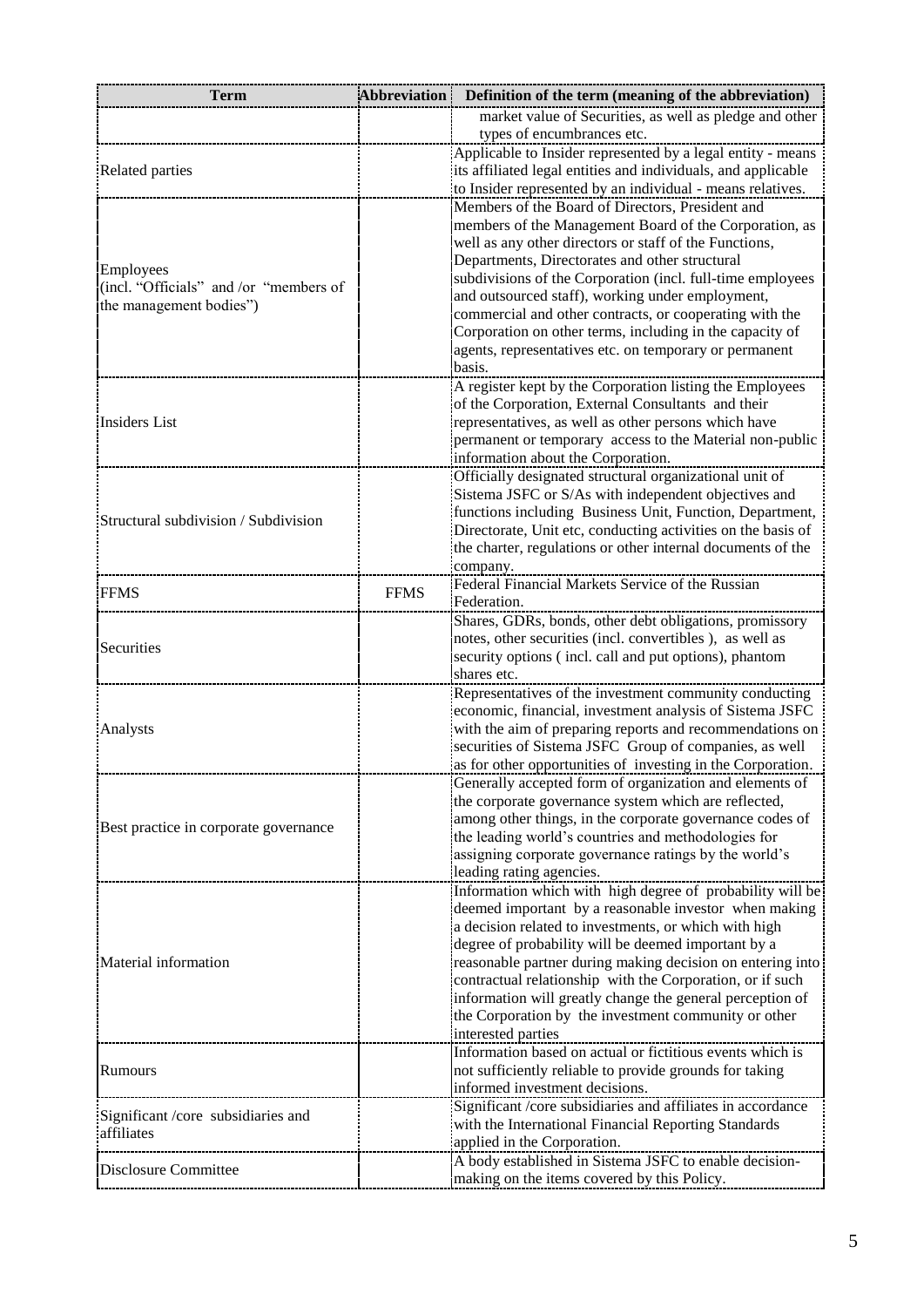# **2. PRINCIPLES OF INFORMATION DISCLOSURE AND CONTROL OF ITS USE**

The basic principles of the Corporation information policy are as follows:

# **Completeness and fairness of the information being disclosed**

The Corporation shall publicly disclose fair information regarding its business, as well as the material events and facts of positive and negative nature within the scope that reasonably makes it possible to generate the most complete and unbiased perception of the Corporation.

The disclosures of material events and facts made by the Corporation shall, in any case, be considered as material if a reasonable investor would, with a high degree of probability, consider it relevant when making a decision on entering into contractual relationship with the Corporation, or such information would change significantly general perception of the Corporation by the investment community and other interested parties. In any case, such information shall include without limitation the following:

- Information about the financial results of the business of the Corporation and its material subsidiaries;
- Information about the strategy of development of the Corporation and its material subsidiaries and affiliated companies;
- Information about completed or concluded M&A transactions, on submitted offer to purchase shares, executed or concluded joint venture transactions, as well as the information about executed or concluded transactions that imply change in the structure of capital or assets of the Corporation;
- Information about the concluded major contracts and agreements with suppliers or customers of the Corporation or its material subsidiaries and affiliated companies;
- Information about the change of management of the Corporation and its major subsidiaries and affiliated companies;
- Information about the change in the majority shareholders of the Corporation and its material subsidiaries and affiliated companies;
- Information about the general shareholders meetings and their results;
- Information about the events that concern securities of the issuer, securities issue, fulfillment or non-fulfillment of obligations to the securities holders, change of the scope of rights of the securities holders, etc.;
- Information about the management of the Corporation, members of the Board of Directors, the President, the Management Board members, the chief executives of the major subsidiaries and affiliated companies;
- Information about the corporate governance system and the organizational structure of the Corporation;
- Information about the HR policies and motivation programs;
- Information about implementation of the corporate social responsibility programs.

## **Timeliness of information disclosure**

The information about the business results and material events and facts that can affect the Corporation business activities and interests of the shareholders, security holders and other interested parties, shall be disclosed by the Corporation without undue delay, taking into consideration that the information can be of actual or potential value for its recipients only provided that it was timely disclosed.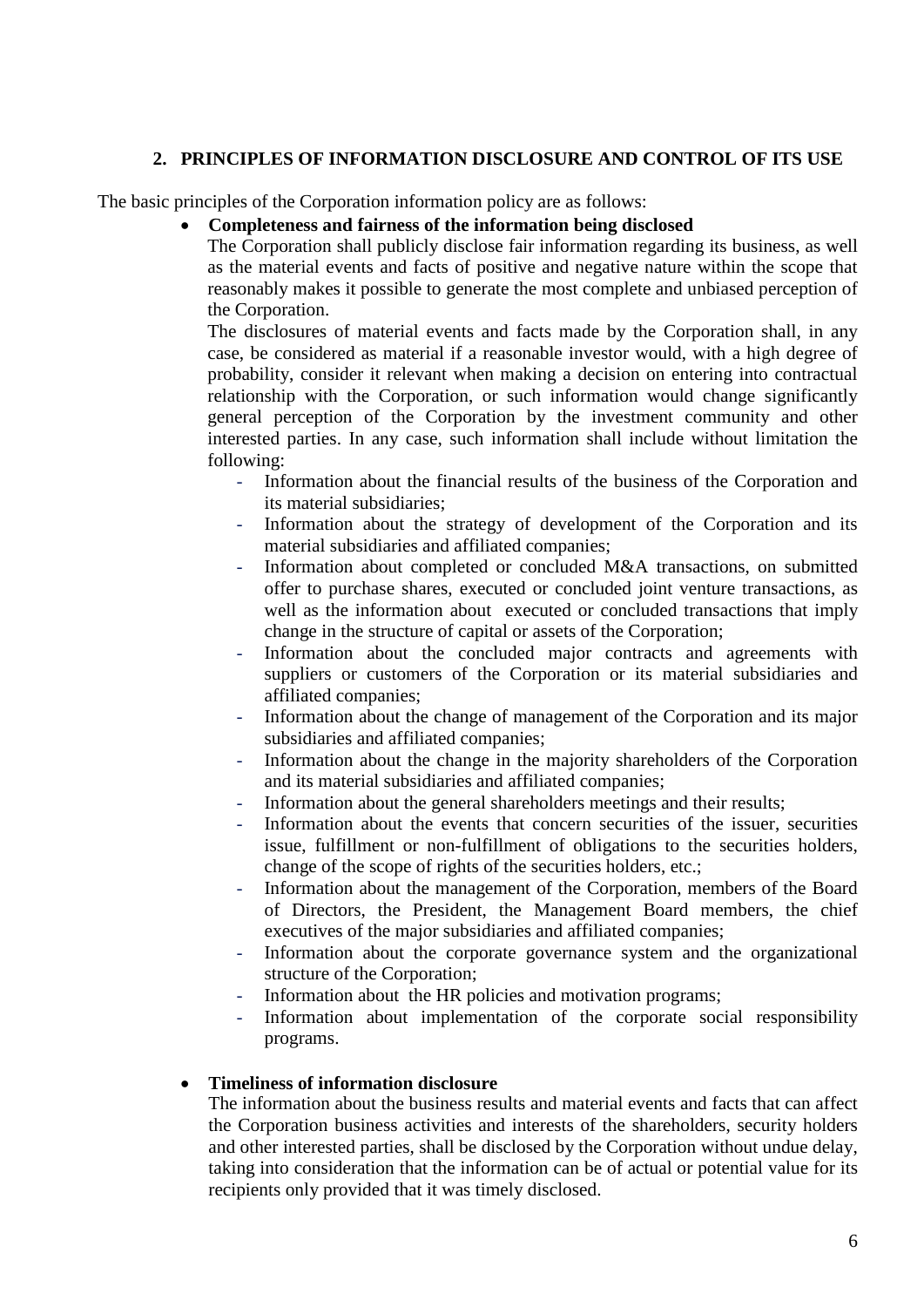#### **Providing for equal terms of the access to information**

By disclosing information publicly, the Corporation shall contribute to equal rights and opportunities for the Corporation shareholders, security holders, investors, creditors and any other parties interested in obtaining such information. However, the Corporation may provide certain individuals with more information required to fulfill contractual obligations or execution of the shareholders' rights under the applicable law.

#### **Regularity of information disclosure and its timely update**

The information about the Corporation business and material events and facts shall be disclosed and updated on a regular basis with the use of the publicly available means.

# **Protection and control of distribution and use of the material nonpublic (insider) information, as well as of the personal data and information being the state or commercial secret**

The Corporation shall endeavor to prevent using the material nonpublic (insider) information about the Corporation by the owners of such information to their personal advantage. For this purpose, the Corporation shall establish a ban on insider deals and manipulation of the market. The Corporation shall establish control over the use of the insider information by the contractors and maintain the publicly available lists of the persons, having regular or occasional access to the material nonpublic (insider) information. The Corporation shall also comply with the requirements of the laws of the Russian Federation that restrict or prohibit dissemination of personal data, as well as the data being investigation or judicial proceedings secret, the state, official or commercial secret, by using the proper ways and means to protect such information;

#### **Compliance with the Securities Market Regulators' requirements and rules**

The Corporation shall comply in full with the requirements of information disclosure and disclosure rules and rules of the usage of material nonpublic (insider) information, established by the Russian and British Securities Market Regulators, as well as apply the standards of the relevant best practices, specified in the effective internal documents of the Corporation;

## **No rumors policy**

As per the policy of the Corporation, communications with shareholders, security holders, investors, creditors and any other parties interested in obtaining respective information are based only on the established true facts. The Corporation shall spread and comment no rumors. If it becomes apparent that the Corporation itself is a source of rumors, or the existing rumors have an material impact on the market volatility, the Corporation shall consider an opportunity for making a respective statement in response to the market rumors, and if the rumors are expressly based on the true material nonpublic information, the confidentiality of which the Corporation is no longer able to provide for, the Corporation shall disclose the material nonpublic information being the origin of such market rumors.

## **Application of discretionary categories of this policy, Disclosure Committee**

This Policy applies a number of discretionary categories such as material information, true established fact, etc. When the mentioned categories are applied in practice, the Corporation subdivisions and employees responsible for the implementation of information policy shall independently apply the aforesaid categories in each specific case. The Corporation has also established a Disclosure Committee which is a collegial body authorized to make decisions on application of this policy in complicated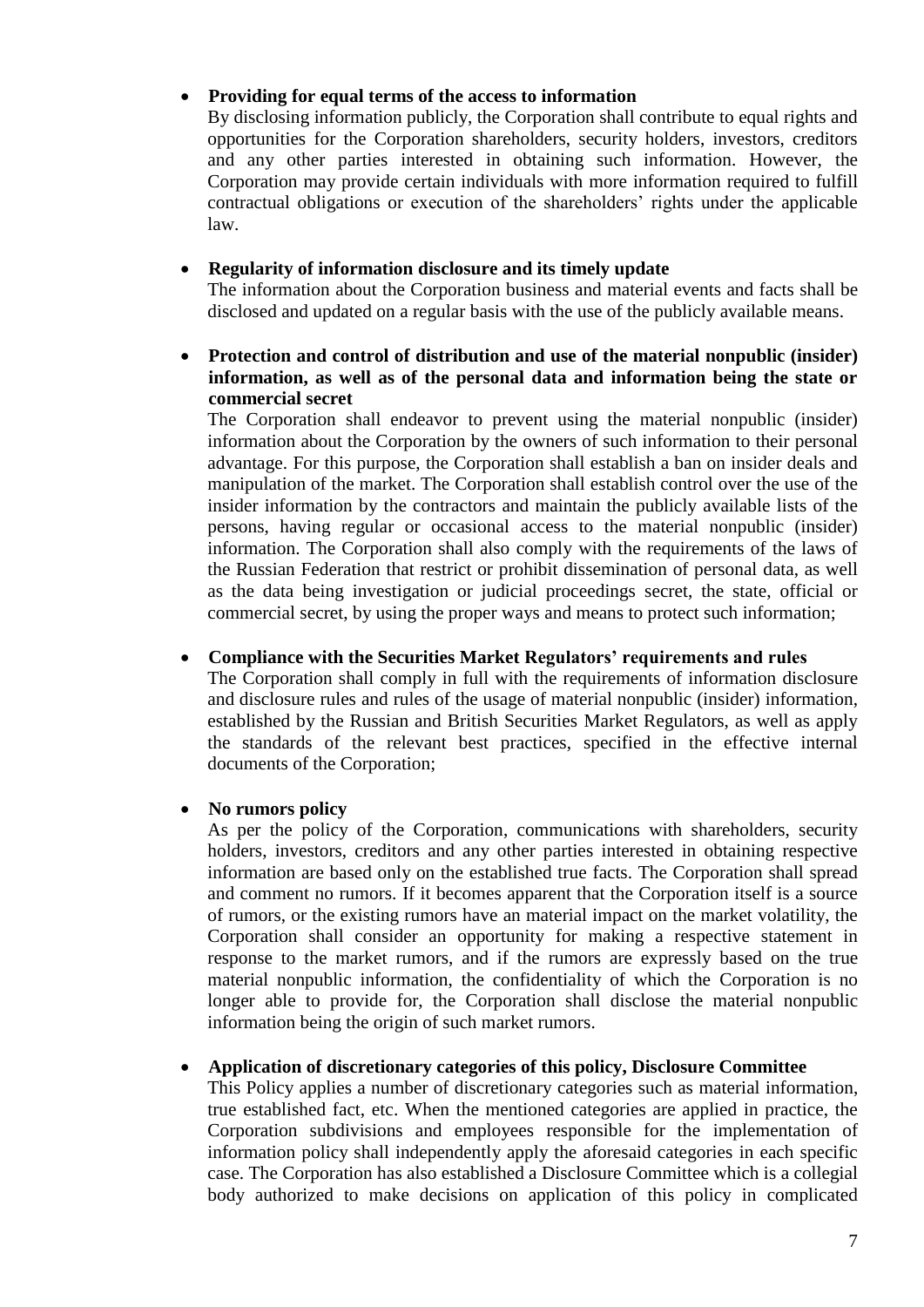ambiguous cases. The Corporation employees responsible for the information policy implementation shall be entitled to apply to the Disclosure Committee with any matter related to application of this information policy.

# **3. INFORMATION DISCLOSURE IN ACCORDANCE WITH THE REQUIREMENTS OF THE RUSSIAN FEDERATION LAW**

# **3.1.Content of the information to be disclosed publicly in accordance with the requirements of the Russian Federation legislation**

According to the Russian Federation legislation standards and requirements, the Corporation shall publicly disclose the following information prepared in accordance with the requirements of the Russian Federation securities market legislation:

- Issuer's quarterly reports;
- Issuer's annual reports prepared in accordance with the requirements of the RF legislation on joint-stock companies and securities market<sup>1</sup>;
- Annual financial statements;
- Issuer's securities prospectuses, resolutions on issue of the Issuer's securities, reports on securities placement results (notifications of the securities issue results);
- Notifications regarding the stages of issue of the securities, the list of which is established by the effective regulations of the FFMS, namely, specifically the messages at the following stages of issue:
	- Making a decision on securities placement;
	- Approval of the decision on securities issue (additional issue);
	- State registration of the securities issue (additional issue);
	- Securities placement.

1

- Notifications regarding the material facts, the list of which is established by the effective regulations of the FFMS, specifically:
	- Data regarding reorganization of the issuer, its subsidiaries and affiliated companies;
	- Data regarding the facts that have entailed a single increase or decrease in the issuer's assets value in more than 10 percent;
	- Data regarding the facts that have entailed a single increase (decrease) in the issuer's net profit or net loss in more than 10 percent;
	- Data regarding the facts of the single issuer's transactions, the scope of which or the value of the assts involved is 10 and more percent of the issuer's assets as of the date of such transaction;
	- Data regarding the stages of the securities issue procedure;
	- Data regarding suspension and reopening of the securities issue;
	- Data regarding declaring the issue (additional issue) of securities frustrated or invalid;
	- Data regarding inclusion of a shareholder holding less than 5 percent of the issuer's ordinary shares, into the issuer's shareholders register, as well as which resulted in the ownership interest of such a shareholder becoming more or less than 5, 10, 15, 20, 25, 30, 50 or 75 percent of the ordinary shares placed;
	- Data regarding the record date (as for the issuer's shareholders);
	- Data regarding the timeframe for fulfillment of the issuer's obligations to the issuer's security holders;
	- Data regarding decisions made at general meetings;
	- Data regarding the accrued and/or paid yield on the issuer's securities;

 $1$  Where it is provided by the RF legislation of joint-stock companies, the annual report should include a section containing a detailed analysis of the status of the Company net assets.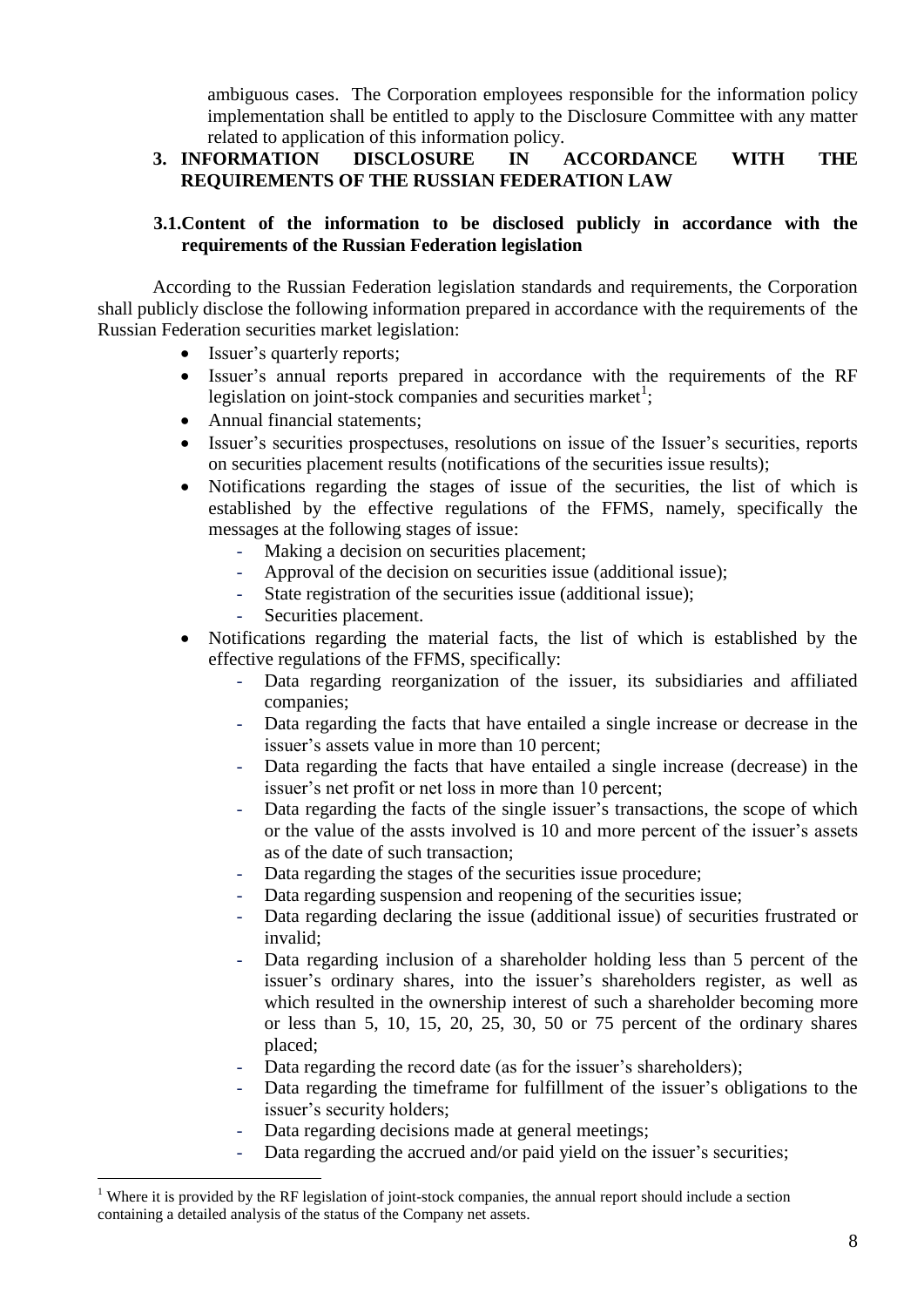- Data regarding the received voluntary or mandatory offer (including the competitive offer) in accordance with Chapter XI.1 of the Federal Law 'On joint-stock companies';
- Data regarding the received notification of the right to demand for repurchasing the securities or of the demand for repurchase of the securities provided by the person who has purchased over 95 percent of the total number of ordinary and preferred shares;
- Also any other data determined by the Russian Securities Market Regulator in accordance with the Russian Federation legislation on the securities market
- Data that may have material effect on the value of the Corporation securities, the list of which is established by the effective regulations of the FFMS, specifically:
	- Information regarding the decisions made by the Board of Directors:
		- a) On calling the general shareholders meetings, including approval of the agenda;
		- b) on election of the President and/or the Board;
		- c) on early termination of powers of the President and/or the Board members;
		- d) of suspension of powers of the President, including the same of the managing company or the Managing Director;
		- e) on recommendations regarding the size of the share dividend on shares paid and the procedure of its payment;
		- f) on recommendations with regard to voluntary or mandatory offer received, including evaluation of the recommended price of the securities being purchased and the potential change of their market price after the purchase, evaluation of the plans of the person who provided voluntary or mandatory offer with regard to his employees;
		- g) on bringing for the issue of the Corporation reorganization and the procedure and terms for such reorganization for consideration of the general shareholders meeting;
		- h) on approval of a major deal;
		- i) on approval of the Corporation Registrar and the terms of the agreement with him;
		- j) on termination of the agreement with the Corporation Registrar;
		- k) on buying out by the joint-stock company of the shares, bonds and other securities issued by the company;
		- l) on the establishing (liquidation) of the branches and/or the opening (closure) of the representation offices of the Corporation;
	- On expiration of term of office of the President and/or the Management Board members;
	- On change of the ownership interest of the individuals being the members of the Corporation management bodies in the Corporation and its subsidiaries and affiliated companies;
	- On making a non-arm's length transaction, if the price of such transaction is 5 or more percent of the book value of the Corporation assets;
	- On initiation of bankruptcy proceedings and/or implementation by the arbitration tribunal against the Corporation and/or its subsidiaries and affiliated companies;
	- On entering a listing agreement with the stock exchange;

1

<sup>\*</sup> The list is provided in accordance with the wording of PROVISION OF INFORMATION DISCLOSURE BY THE EQUITY SECURITY ISSUERS, approved by the Order # 06-117/PZ-N of 10 October 2006, as amended and supplemented in wording of the FFMS Orders # 06-148/PZ-N of 14 December 2006, # 07-44/PZ-N of 12 April 2007, # 07-93/PZ-N of 30 August 2007, # 09-14/PZ-N of 23 April 2009, # 09-17/PZ-N of 2 June 2009)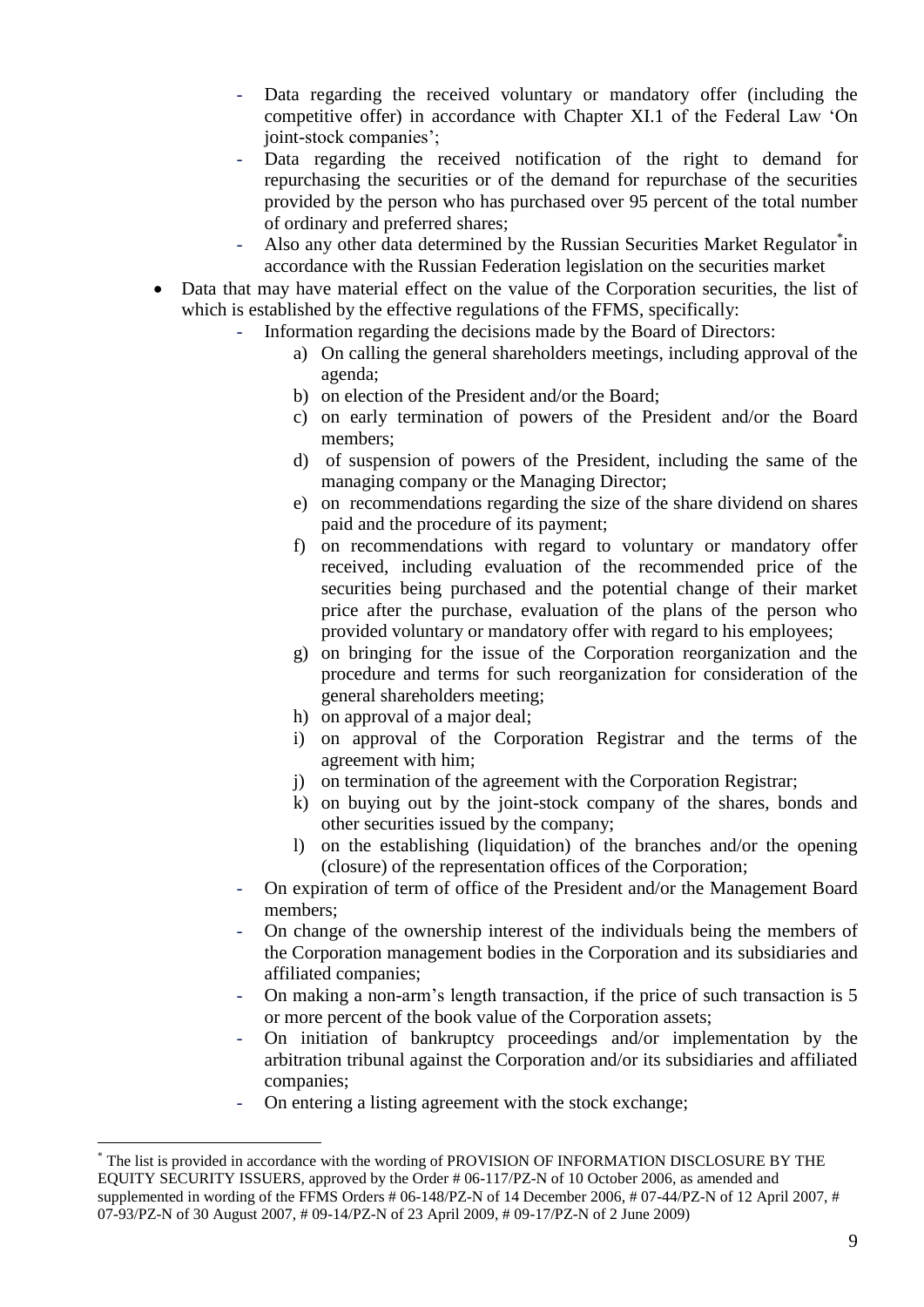- On inclusion and exclusion of the Corporation securities in/from the list of the securities admitted for trading by the trade institutor on the securities market;
- On obtaining an authorized body's permit for placement and/or arranging of the circulation of the joint-stock company's securities outside the Russian Federation;
- On material mistakes detected in the joint-stock company's financial statements previously published and/or disclosed in any other way;
- On disclosure of interim or annual reports in accordance with the International Accounting Standards (Generally Accepted Accounting Principles (US GAAP));
- On presenting an application for making an entry regarding reorganization and/or termination of activity in the Uniform State Register of Legal Entities;
- On liquidation of a subsidiary or affiliated company;
- On receipt, suspension, revocation, substitution, prolongation or expiration of the license to carry out the activity being of considerable importance for the issuer;
- On bringing an action against the Corporation, its subsidiaries and/or affiliated companies, the satisfaction of which may have material impact on the financial status or business activity;
- On changing the address of the Internet webpage used for information disclosure;
- On changing the Corporation ownership interest in another business entity;
- On declaring the general meeting of shareholders frustrated;
- Also any other data determined by an authorized Russian Securities Market Regulator<sup>\*</sup>in accordance with the Russian Federation legislation on securities market
- The lists of the Corporation affiliated persons;
- The Charter, amendment thereto, as well as the provisions and regulations governing the activities of the Corporation management bodies: the General Shareholders Meeting, the Board of Directors, the President and the Management Board, as well as the provisions and regulations governing the activities of the committees under the Board of Directors;
- Data of the Corporate Secretary and the Registrar of the Corporation;
- Information disclosed in Russian according to the UK legislation requirements for the purpose of providing for equal opportunities of information access for the Russian and international investors.

The Corporation shall disclose the above mentioned information in the scope, procedure, within the timeframe and using the methods established by the effective regulations of the Russian Federation (disclosure in the authorized information agencies' newsfeed; publishing in mass media; placing information at the Corporation website, etc.).

The above mentioned information shall also be placed at the Corporation website in Russian and English at the following addresses:

[http://www.sistema.ru](http://www.sistema.ru/) [http://www.sistema.com](http://www.sistema.com/)

1

<sup>\*</sup> The list is given in accordance with the wording of PROVISION OF INFORMATION DISCLOSURE BY THE EQUITY SECURITY ISSUERS, approved by the Order # 06-117/PZ-N of 10 October 2006, as amended and supplemented in wording of the FFMS Orders # 06-148/PZ-N of 14 December 2006, # 07-44/PZ-N of 12 April 2007, # 07-93/PZ-N of 30 August 2007, # 09-14/PZ-N of 23 April 2009, # 09-17/PZ-N of 2 June 2009)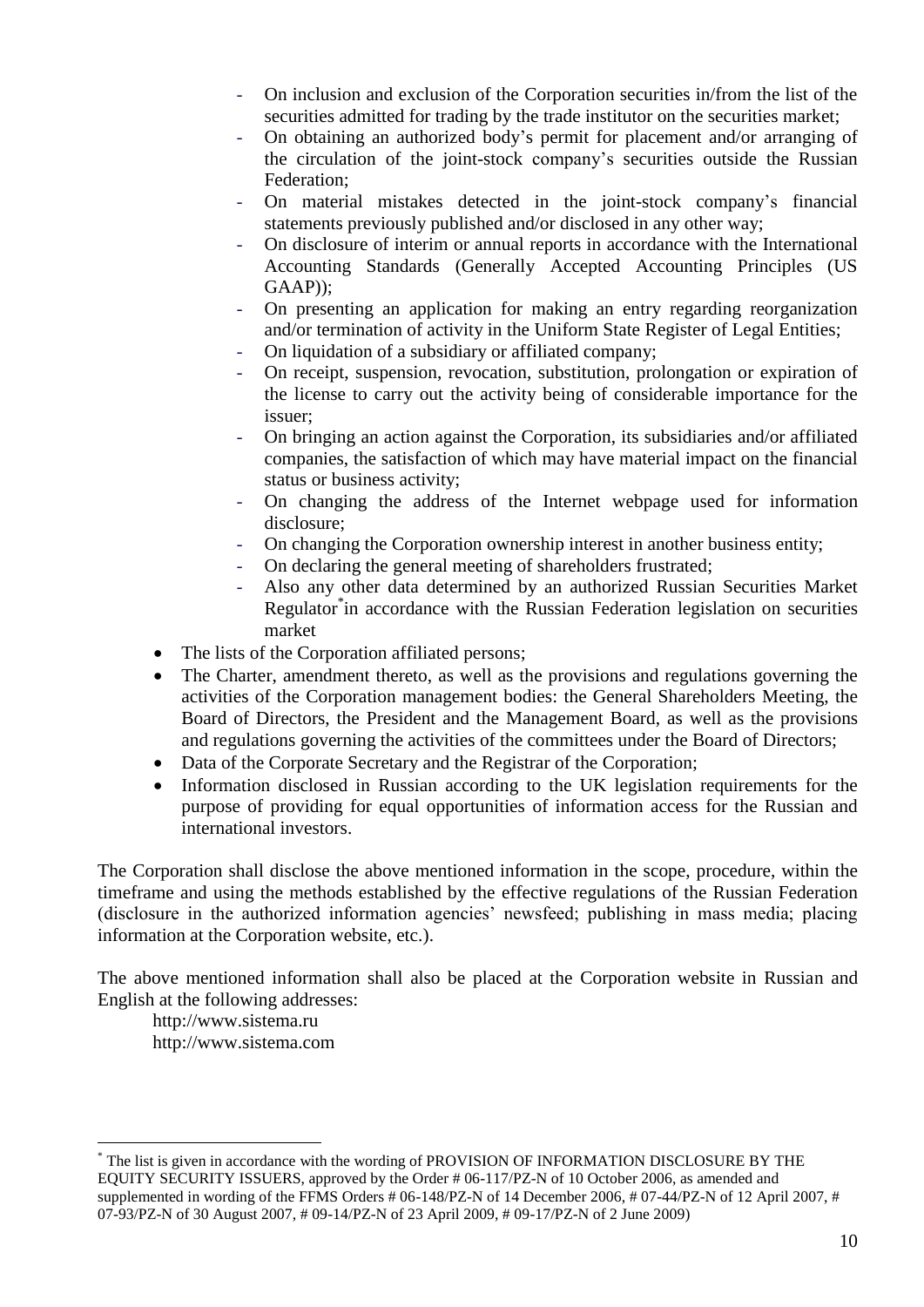The data subject to publishing in mass media shall mainly be published in the leading business editions in Russian such as "VEDOMOSTI", "KOMMERSANT", "RBK-DAILY" and "Business and Financial Markets".

The procedure of interaction between the structural subdivisions and executive officers of the Corporation in preparation and disclosure of the respective information, as well as the methods and timeframe for its disclosure shall be provided in the internal regulatory documents of the Corporation (regulations).

## **3.2. Additional responsibilities of the Corporation with regard to disclosure of its business activities**

In addition to the above information the Corporation shall also make the following disclosures:

- General information about the Corporation, its mission, business goals and objectives, principal areas of business;
- organizational structure of the Corporation
- History of establishment and development of the Corporation;
- Press releases being published by the Corporation;
- Description of the effective development strategy of the Corporation
- information about the major subsidiaries and affiliated companies of the Corporation specifying their names, types of business and the ownership interest of the Corporation;
- Audited consolidated financial statements made in accordance with the International Accounting Standards (US GAAP);
- Information about the business efficiency indicators of the Corporation;
- Information about the principles of the related parties' transactions;
- Information about the Auditor of the Corporation and the structure of the Auditor's services;
- Information about the markets of presence of the Corporation;
- Information of credit ratings and corporate governance ratings;
- Information of the Corporation securities and their current quotations;
- The Corporate Code of Conduct, the Code of Ethics, the Information Policy, the Corporate Social Responsibility Policy, the Dividend Policy, the Regulation on the Internal Control and Audit Function, the Regulation on the bonuses and compensations paid to the members of the Board of Directors;
- Information about the shareholders holding two and more percent of the Corporation shares;
- Calendar of the events of importance for the investment community;
- Detailed information about the members of the Board of Directors, the President and the members of the Management Board of the Corporation;
- Information about the composition, objectives and powers of the committees under the Board of Directors;
- Information about the procedures and results of the activities of the Board of Directors and the General Shareholders Meeting;
- Information about the structure and procedure for determining remuneration of the members of the Board of Directors and Management;
- Social report and information about the corporate social responsibility strategy of the Corporation.

The basic method of the above disclosure shall be disclosure at the Corporation websites: [http://www.sistema.ru](http://www.sistema.ru/)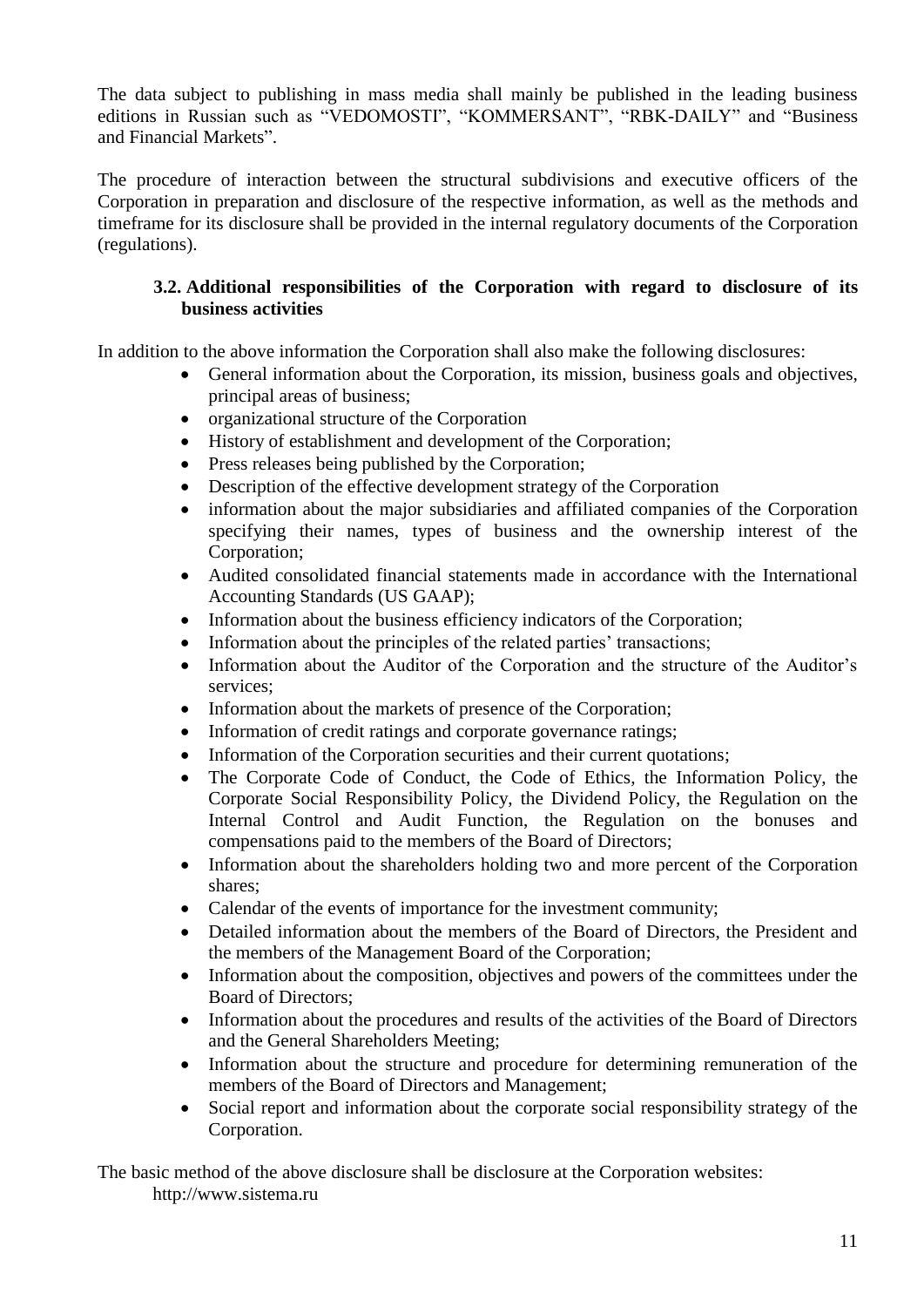### **3.3.Submittal of the Corporation's documents on demand of shareholders and other interested parties**

In accordance with the Federal Law of the Russian Federation "On joint-stock companies", the Corporation shall provide its shareholders with the access to the following Corporation documents:

- The Corporation's Charter, the amendments made to the Corporation's Charter and registered according to the established procedure, the Certificate of State Registration of the Corporation;
- Documents that confirm the rights of the Corporation to the property registered on its balance sheet;
- Internal documents of the Corporation, including but not limited to the: Regulations on the management bodies;
- Regulations on the branch (branches) or representative office(s) of the Corporation;
- Annual reports;
- Accounting documents:
- Documents of financial statements:
- Minutes of the General Meetings of Shareholders, the meetings of the Board of Directors of the Corporation, the Audit Commission, the Management Board;
- Voting ballots and also powers of attorney (copies of powers of attorney) for participation in the General Meeting of Shareholders;
- Independent appraisers' reports;
- Lists of the Corporation's affiliated persons;
- Lists of those persons who have the right to participate in the general meeting of the shareholders entitled to dividends, as well as any other lists made by the Corporation to enable the shareholders to exercise their rights in accordance with the requirements of the Federal Law "On joint-stock companies";
- Findings and opinions of the Corporation's Audit Commission, the Auditor and the public and municipal financial supervisory bodies;
- Prospectuses, quarterly reports of the Corporation and any other documents that contain the information subject to publication or other disclosure in accordance with the Federal Law "On joint-stock companies" and other federal laws;
- Notices of entering into the shareholders' agreements forwarded to the company, as well as the lists of the persons who have entered into such agreements;

The responsibility for custody of the Corporation's documents shall lie with the President of the Corporation. The access of the interested parties to the information and documents of the Corporation shall be provided by the Secretary of the Corporation.

The Corporation's shareholders and the authorized persons of government bodies shall have the right to get access to the Corporation's documents within the scope of powers given to them by the legislation of the Russian Federation. The shareholders holding aggregately at least 25% of the Corporation's voting shares shall have the right of access to the accounting documents and minutes of the Management Board meetings. Judicial, law enforcement and tax authorities may obtain the information about the Corporation which is required for conducting their operations in accordance with the legislation of the Russian Federation.

The documents for information shall be provided upon the request prepared in any form and addressed to the President or the Corporate Secretary of the Corporation. The following shall have to be specified in the request: full name of the applicant (for legal entities – name and location), the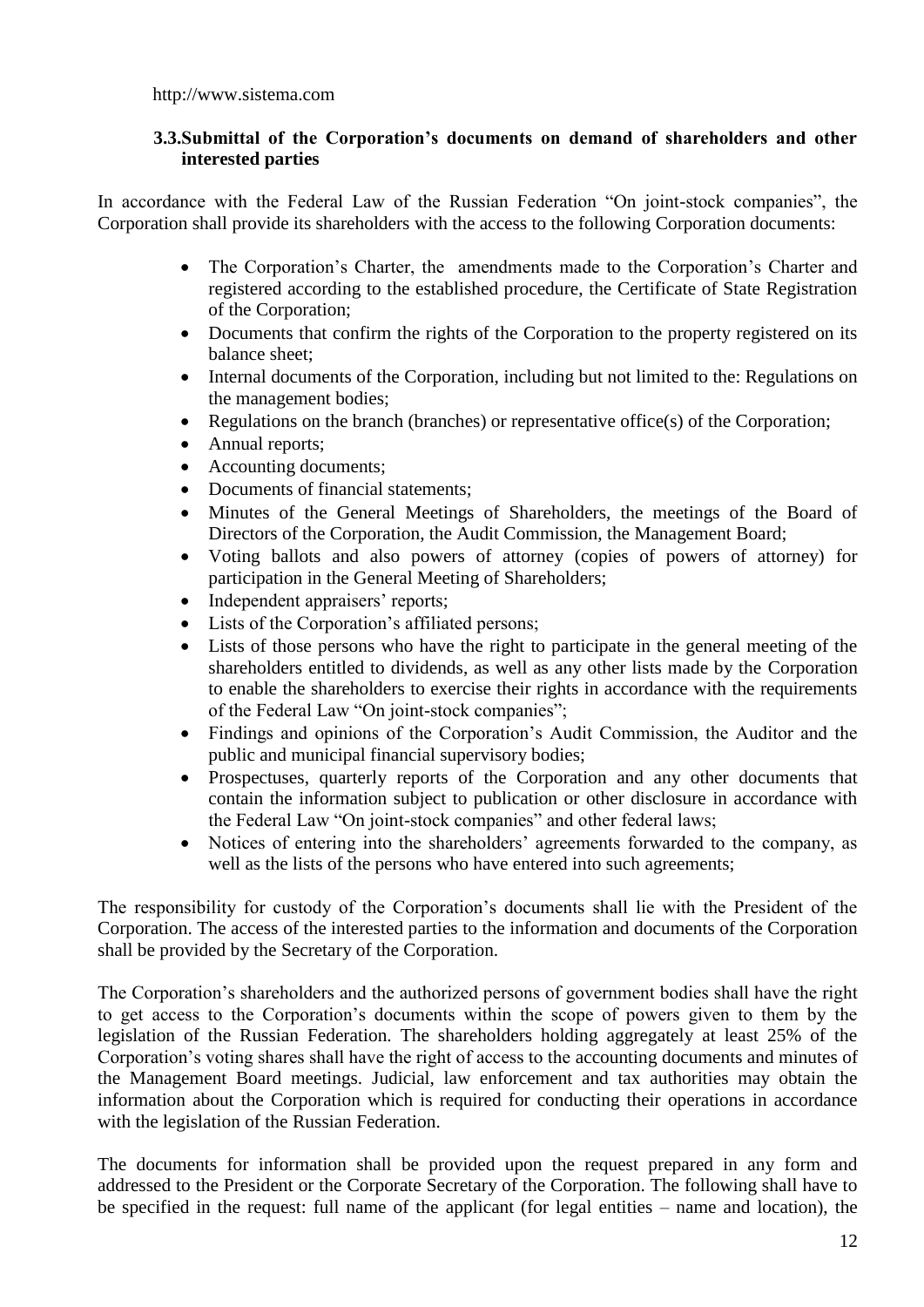number and category (type) of the Corporation shares held by the applicant and the title of the document requested. If the rights to the shares held by the shareholder applying for the documents are registered with a nominal holder, such shareholder shall have to submit a statement from his or her depositary account as of the date which is not more than 3 business days ahead of the date on which the request for information was sent. The request for information related to the accounting documents shall have to contain obligations on non-disclosure of the confidential information contained therein.

The Corporate Secretary of the Corporation shall arrange for submission of the requested documents for examination after verifying the fact that the applicant holds the shares of the Corporation. The documents requested for information shall have to be submitted within 7 business days upon receipt of the respective inquiry by the Corporation at the address of the executive office: Building 1, 13 MOKHOVAYA St, Moscow 125009, in the presence of the Corporate Secretary. The shareholder is entitled to request the Corporation to provide him or her with the copies of the Corporation's documents. The copies shall be submitted to the shareholders against signature or sent by registered mail within at least 10 business days upon filing of the written request by the shareholder. A fee may be charged for making the copies of the requested documents which shall not exceed the cost of making them. In case of deciding to charge a fee on making the copies, the Corporation shall provide the shareholder with the information on the amount and details of the account, to which it is necessary to transfer funds in payment for making the requested copies.

The copies of the Corporation's documents shall be submitted to the applicant (shareholder) in person or to his or her representative upon presentation of the power of attorney (or any other documents that confirm the representative's powers) under the transfer and acceptance deed in the premises located at the address of the Corporation's executive office.

The Corporation is entitled to deny the applicant provision of the Corporation's documents in the following cases:

- If the applicant is not the Corporation's shareholder as of the date of making a request;
- If the applicant has not confirmed his or her powers;
- If the applicant requests the information not included in the list of the Corporation's documents subject to presentation to shareholders;
- If the request for documents sent to the Corporation does not contain all the data provided for by this Policy.

The written denial shall be sent to the applicant by registered mail not later than 7 days upon receipt of the request for information by the Corporation.

## **3.4.Organization of information support in implementation of corporate procedures**

When implementing the corporate procedures which require establishment of legally regulated exchange of information between the Corporation and its shareholders, security holders, or any other interested parties, the Corporation shall strictly comply with the terms, forms, regulations, methods and procedures set out by the applicable legislation and/or the internal documents of the Corporation. The following can serve as the examples of such procedures, including but not limited to:

- Holding the general meeting of shareholders;
- Issue of securities:
- Buyout of the Corporation's securities, making a securities buyout offer to shareholders;
- Reorganization of the Corporation.

# **4. DISCLOSURE OF INFORMATION IN ACCORDANCE WITH THE REQUIREMENTS OF THE UK SECURITIES REGULATORS**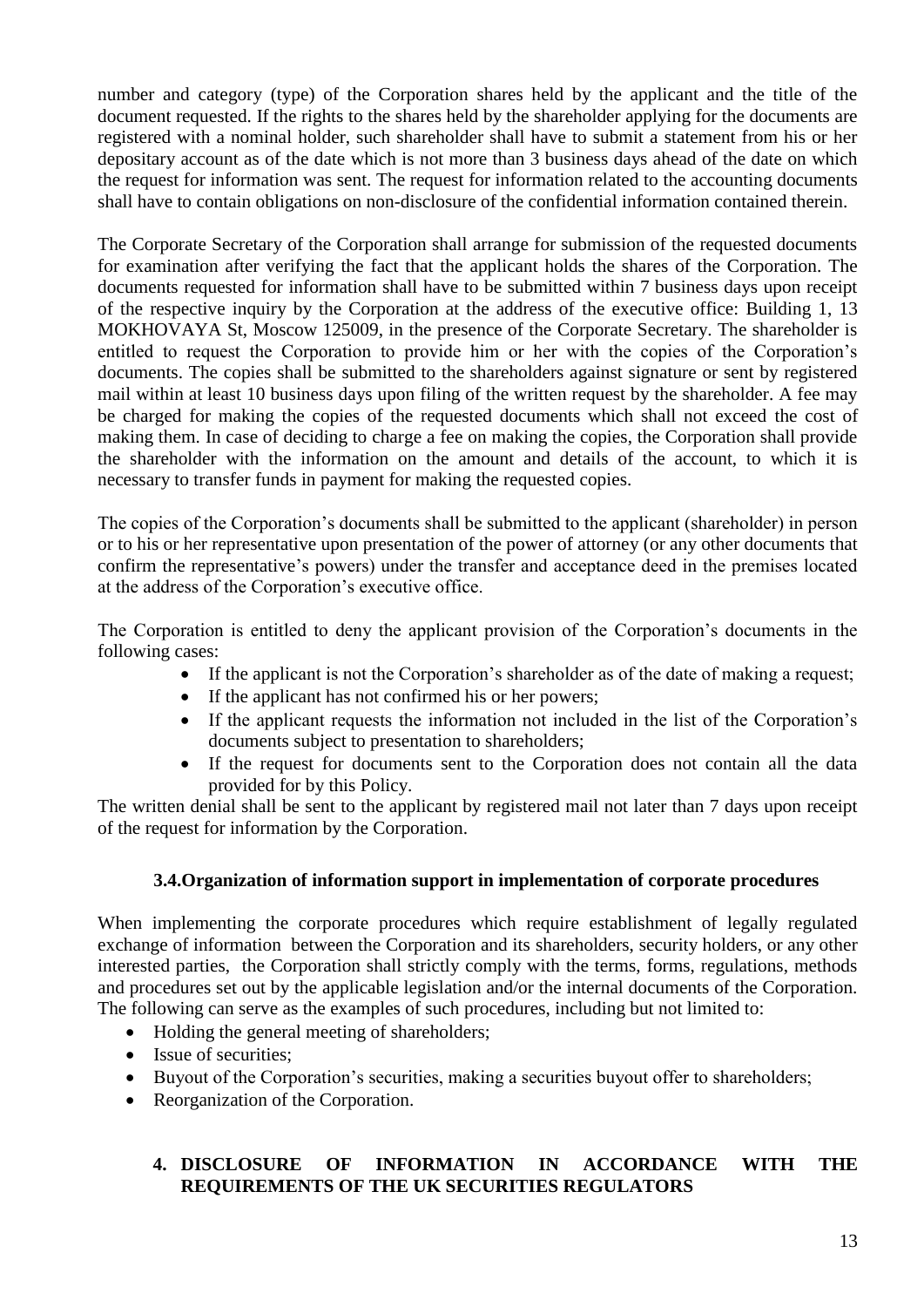In accordance with the UK Securities Regulators' requirements, the Corporation shall disclose publicly the following information:

- Annual Financial Report of the Corporation which includes the audited consolidated financial statements according to US GAAP international standards, the management report, as well as the report with guarantees of fairness of the information disclosed;
- List of the Corporation's reports and press releases for the year which includes the list of all the information messages, press releases, etc. published by the Corporation on the territory of the Russian Federation and the countries of the European economic area for the 12 months preceding to publication of such a list;
- Material nonpublic (insider) information of the Corporation, as soon as it is available, including the information, which has a positive or negative impact on the Corporation's assets and liabilities, actual or expected results of its activities, its financial status or business;
- Data on the transactions with the Corporation's securities made by the members of the Board of Directors, the President, the Management Board members and those executive officers of the Corporation who have management powers;
- Data on reduction of the number of the Corporation's global depositary receipts in free float to the level below 25% of the initial public offering volume;
- Data on changing the Corporation's Depositary;
- Data on receiving proposals for making amendments to the Corporation's Charter;
- Data on the decisions made at the general meetings of shareholders of the Corporation;
- Data on the documents forwarded to the shareholders and holders of the global depositary receipts of the Corporation, including the notices of calling and holding the general meetings of shareholders;
- Data on the new issues of equity securities, on any public offerings of securities and on the Corporation's listings on the organized trading floors;
- Data on purchasing its own shares or other securities by the Corporation in accordance with the Employee Stock Option Plans;
- Data on any changes in the volume of the rights granted by the shares or global depositary receipts of the Corporation;
- Data on the results of any new public offerings;
- Data on receiving a demand (ruling) of stock exchanges, securities regulators or any other authorized persons and entities for suspension or termination of the Corporation's listing;
- Data on filing a petition for admitting the Corporation's securities to listing or resuming the previously suspended listing;
- Data on buyout /redemption of its own shares and/or global depositary receipts by the Corporation.

The Corporation shall disclose the above information in the volumes, according to the procedure, within the periods and by the methods established by the UK Securities Regulators' requirements. The information shall be disclosed in the form of a press release in English containing all the information required by the British law. The abovementioned press release shall be forwarded to the authorized information agency (Regulated Information Service) and published on the Corporation's website in Russian and English. Besides, the respective notices and documents in English shall be forwarded to the British Financial Services Authority.

The information specified above shall also be provided in Russian and English on the following websites of the Corporation:

[http://www.sistema.ru](http://www.sistema.ru/) http://www.sistema.com

The procedure for interaction between the structural subdivisions and executive officers of the Corporation during preparation and disclosure of respective information, as well as the methods and terms/periods of its disclosure, shall be fixed in the internal regulatory documents of the Corporation.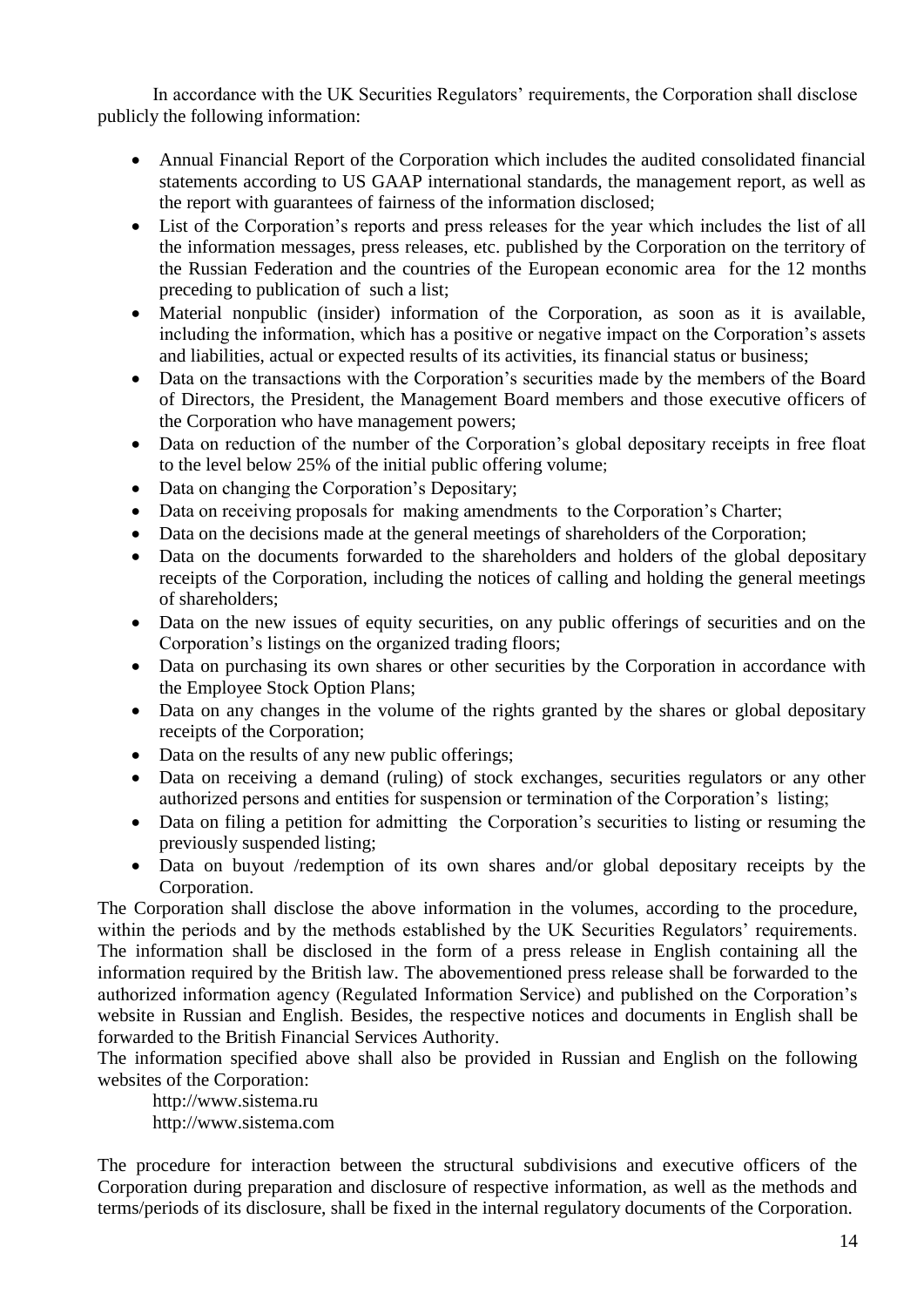#### **5. SYNCHRONIZATION OF INFORMATION DISCLOSURE IN THE UNITED KINGDOM AND THE RUSSIAN FEDERATION**

In cases of disclosing information abroad, in accordance with the UK (or any other states, if applicable) Securities Regulators' requirements, the Corporation shall disclose it in the Russian Federation in the volume, according to the procedure, within the periods and by the methods provided by the FFMS of Russia in the Regulation "On information disclosure by equity security issuers".

If the information to be disclosed is not subject to mandatory information disclosure in accordance with the Provision of the FFMS of Russia "On information disclosure by equity security issuers", it shall be disclosed in the form of a press release in Russian at the Corporation's website. If the aforesaid information is subject to mandatory information disclosure in accordance with the Regulation of the FFMS of Russia "On information disclosure by equity security issuers", it shall be disclosed in the volume, according to the procedure, within the periods and by the methods established by the current legally enforceable regulations of the Russian Federation and also in the form of a press release in Russian on the Corporation's website.

In cases of disclosing information in Russia, in accordance with the requirements of the Russian law and/or the Russian Securities Regulators, the Corporation shall identify the information that meets the criteria of 'material nonpublic (insider) information' established by the UK Financial Services Authority and disclose it in the United Kingdom in the volume, according to the procedure, within the periods and by the methods provided for by the rules of the UK Financial Services Authority.

The procedure of interaction between the structural subdivisions and executive officers of the Corporation during preparation and disclosure of respective information, as well as the methods and terms/periods of its disclosure, shall be fixed in the internal regulatory documents of the Corporation.

## **6. CONFIDENTIAL INFORMATION AND MATERIAL NONPUBLIC (INSIDER) INFORMATION**

## **6.1. Confidential information**

Information shall be considered as the Corporation's official or commercial secret and deemed confidential in case it has actual or potential commercial value by virtue of it being unknown to third parties, there is no free access to such information on the legitimate grounds, and the Corporation takes measures to protect its confidentiality and to maintain the nondisclosure regime.

The President of the Corporation shall determine the list of documents and information on the Corporation's activities that are confidential, the procedure for third parties to gain access to such documents and information, the measures to protect confidential information, and the sanctions imposed for its unauthorized disclosure or use.

Confidential information may be conveyed to employees of the Corporation in the volume required for them to perform their job responsibilities, to the Corporation's counterparts under the condition that the relevant confidentiality agreements are executed with them and in the volume required for them to fulfill their contractual obligations, and to public authorities in the cases and in the volume as required by the law. Confidential information cannot be conveyed to and used by any of the employees of the Corporation for any other purposes.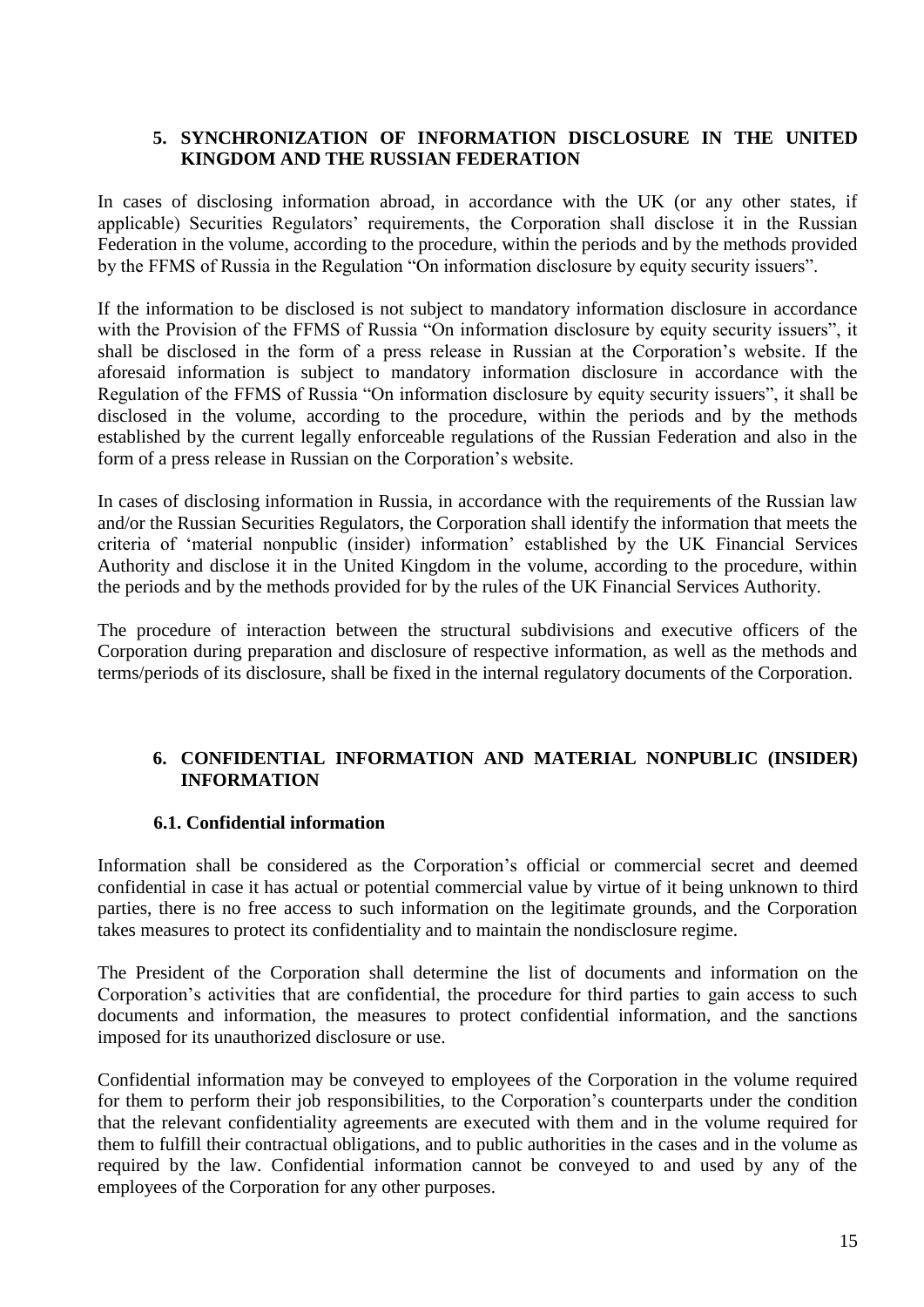Confidential information shall be publicly disclosed by the Corporation by the decision of the management bodies of the Corporation or its authorized executive officers in accordance with this Policy. After the public disclosure the aforesaid information shall lose its confidentiality status.

Persons that have illegitimately received and/or used confidential information (including by disclosure or distribution unauthorized by the Corporation) shall be obliged to compensate the losses incurred to the Corporation and may be brought to responsibility under the applicable law and internal documents of the Corporation.

#### **6.2. Material nonpublic (insider) information**

Material nonpublic (insider) information shall denote fact-based data that are not publicly available, being true by its nature, that are directly or indirectly related to the Corporation or its subsidiaries and affiliated companies, including to their business activity, financial results, business, strategy, material acquisitions, credit and borrower's liabilities, changes in the capital structure or in the cost of securities and/or transactions with them, that, if publicly disclosed, would probably produce substantial influence on the market value of the Corporation's securities and/or associated investments and would be taken into consideration by a reasonable investor while making the decision on investment of capital, thus having an impact on such a decision.

Material nonpublic (insider) information may also include data on the new major business lines or achievements of the Corporation or its subsidiaries and affiliates that are not in open access, or on changes of any information on the Corporation or its subsidiaries and affiliates that was previously disclosed.

Material nonpublic (insider) information shall be disclosed publicly by the Corporation without any undue delay, as it appears, by the decision of the management bodies and authorized executive officers of the Corporation, with regard to the requirements of the applicable law and the rules of the security markets regulators.

#### **6.3. Regulation of material nonpublic (insider) and/or confidential information usage**

The Corporation shall provide for the protection of its material nonpublic (insider) and confidential information, including by restriction of access to such information, reflection of the restrictions to its distribution, disclosure or use in the employment contracts concluded with the employees of the Corporation, in civil law contracts and economic agreements concluded with the counterparts of the Corporation, in confidentiality agreements, and by other means.

The circle of persons having access to material nonpublic (insider) and/or confidential information shall be limited to the members of the management bodies and the executive officers of the Corporation who need it to perform their official or professional responsibilities (on the need-toknow basis).

External consultants and any other persons can only be allowed to access material nonpublic (insider) and/or confidential information of the Corporation to perform their professional responsibilities in case there is a confidentiality agreement executed.

It shall be strictly prohibited to the members of the management bodies, the employees and other persons who have continuous or periodic access to material nonpublic (insider) or confidential information to distribute, disclose or use such information by any way beyond the proper and faithful discharge of their official or professional duties.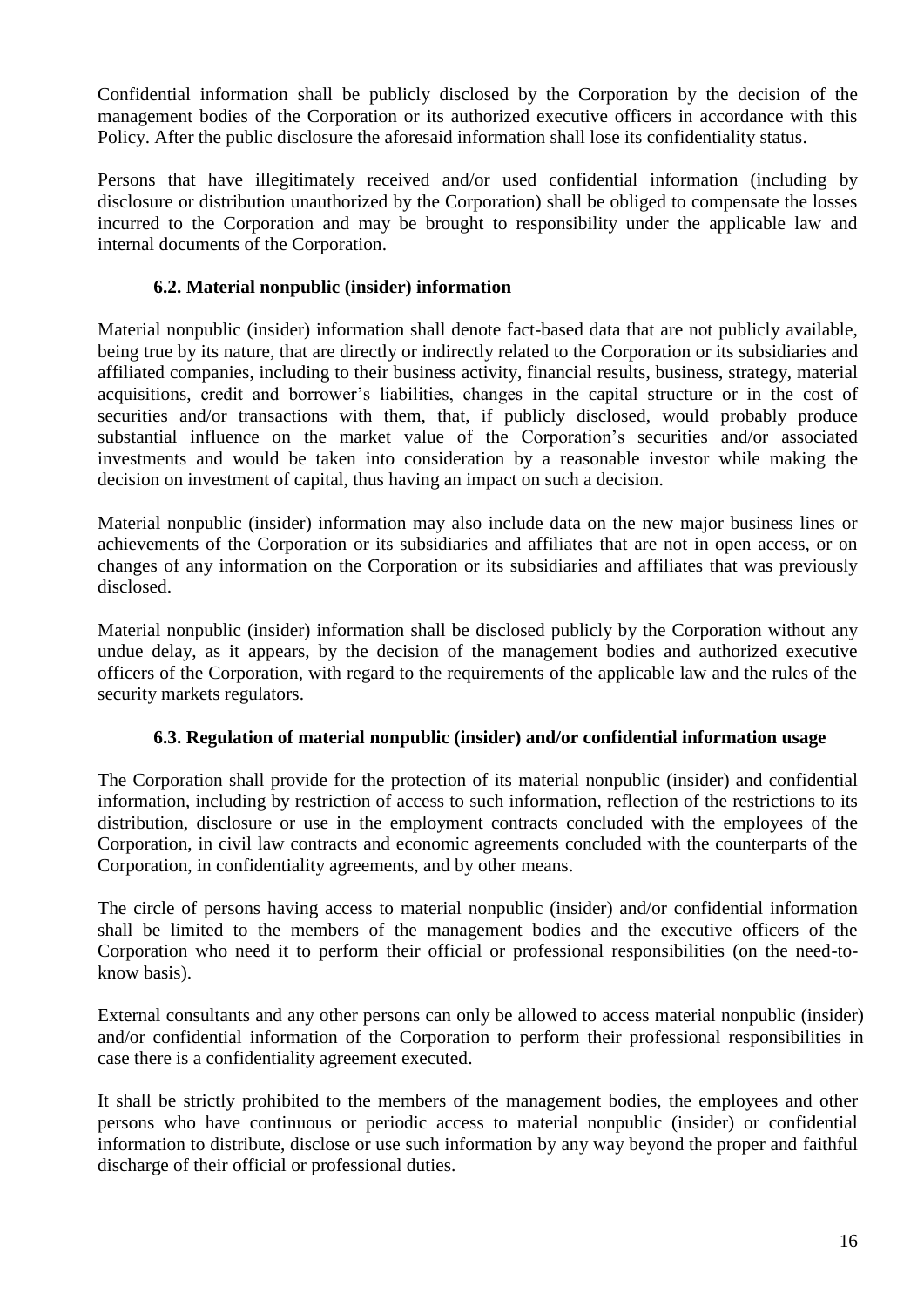Any interested person can inform the Corporation about the fact of the illegitimate distribution, disclosure or use of its material nonpublic (insider) or confidential information. The infringers may be subject to criminal, administrative and/or disciplinary liability in line with the procedures established in the applicable law and internal documents of the Corporation.

# **6.4. Prohibition of insider dealing**

It is illegal to perform transactions with the securities of the Corporation on the basis of material nonpublic (insider) information, therefore it is prohibited to the members of the management bodies and the employees of the Corporation, as well as to any other persons included in the insider list, to:

- make transactions with the securities of the Corporation or its subsidiaries and affiliated companies based on the material nonpublic (insider) information about them, or to use such information for their own benefit;
- give any recommendations or advice to other persons and entities on transactions with the securities of the Corporation or its subsidiaries and affiliated companies based on the material nonpublic (insider) information about them;
- make transactions with the securities of any other companies (including the counterparts of the Corporation), if material nonpublic (insider) information about them becomes available in the course of discharge of official duties within the Corporation or its subsidiaries and affiliated companies.

Transactions with the securities of the Corporation made upon instructions, recommendations or advice of a person included in the list of the Corporation's insiders, performed by any other person or organization, can be treated as transactions directly performed by such a person included in the insider list.

## **6.5. Blackout period on transactions with the securities of the Corporation**

In line with the best practice in corporate governance, the Corporation shall impose a periodic blackout on transactions with the securities of the Corporation for the members of the management bodies and the employees.

Annual Blackout period:

Commencement: 60 (sixty) calendar days immediately preceding the date of publishing the annual financial report of the business results of the Corporation; Expiration: 48 (forty eight) hours after the date of publishing the annual financial report of the business results of the Corporation.

• Quarterly Blackout period:

Commencement: 30 (sixty) calendar days immediately preceding the date of publishing the quarterly financial reports of the business results of the Corporation; Expiration: 48 (forty eight) hours after the date of publishing the quarterly financial report of the business results of the Corporation.

The Corporation shall notify the members of the management bodies and the employees of the commencement of the blackout period.

# **6.6. Prior permissions for making transactions with the securities of the Corporation**

The members of the management bodies and the employees of the Corporation shall have the transactions with the securities of the Corporation performed by themselves (or by their affiliated persons or relatives) preliminarily agreed upon with the Chairman or an authorized member of the Board of Directors, or with the Corporate Secretary of the Corporation.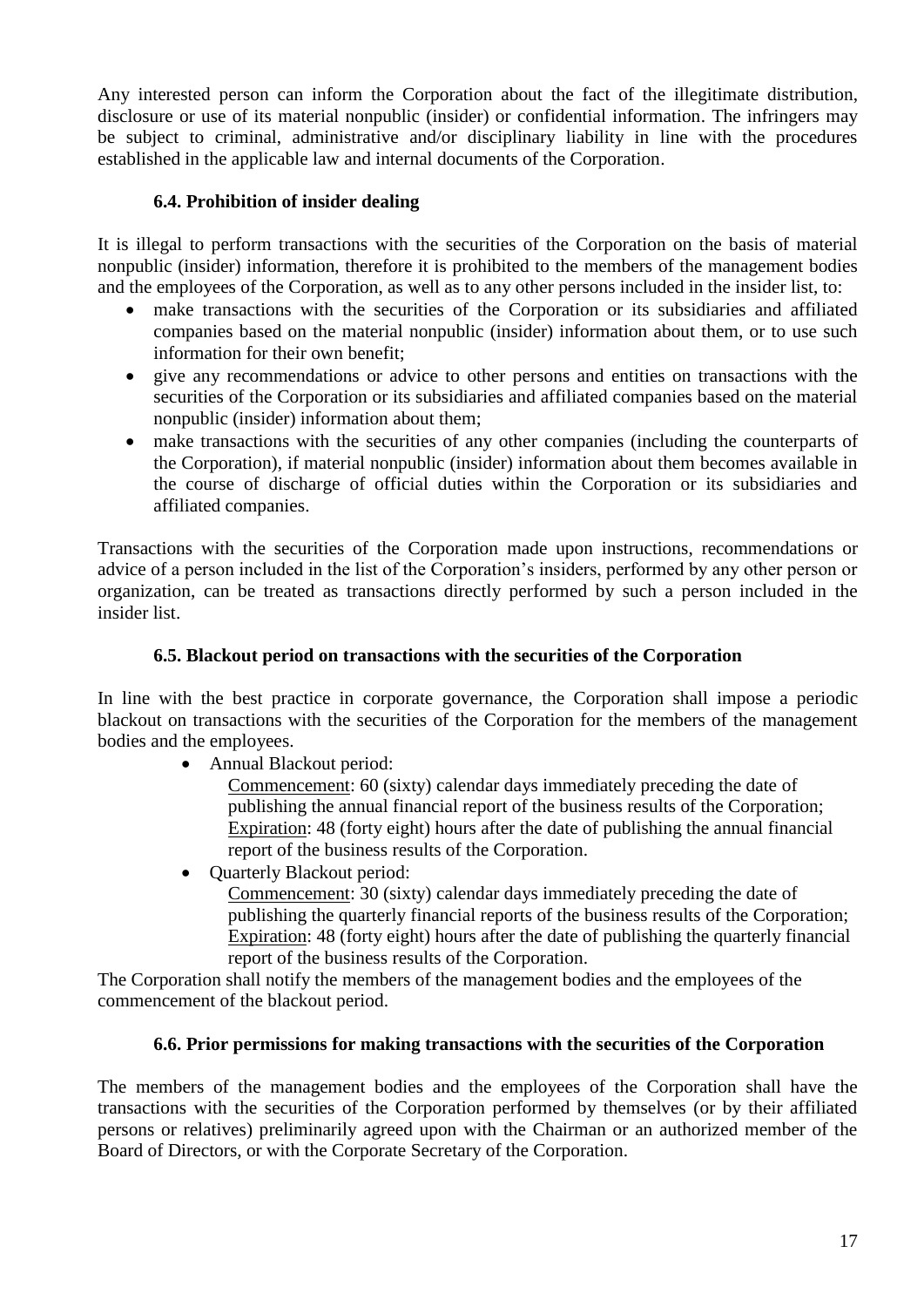# **6.7. Notifications of the transactions with the securities of the Corporation**

Members of the management bodies and executive officers of the Corporation, duly vested with managerial authority, shall be obliged to inform the Corporate Secretary of the Corporation about the fact of transactions with the securities of the Corporation made by themselves (or by their affiliated persons and relatives) within four business days after the date of making such a transaction.

The Corporation shall inform the UK Financial Services Authority about the transactions made by the members of the management bodies and the executive officers of the Corporation (or by their affiliated persons and relatives) with the securities of the Corporation by means of forwarding the notifications to the authorized information agency – the UK Regulated Information Service.

# **6.8. Maintenance of the insider list**

The Corporation shall maintain and from time to time update the list of all members of the management bodies, employees, counterparts, shareholders who hold over 20% of the Corporation's shares and any other persons who have continuous or periodic access to the material nonpublic (insider) information that is directly or indirectly related to the Corporation.

The persons included in the insider list shall be notified of their key rights and duties related to the access to material nonpublic (insider) information about the Corporation, as well as of the sanctions for its illegitimate distribution, disclosure or use.

The Corporation shall be obliged to submit its insider list to the UK Financial Services Authority on demand.

## **6.9. Disclosure of material nonpublic (insider) information**

Material nonpublic (insider) information of the negative or the positive nature must be disclosed without any undue delay as soon as it becomes known to the Corporation, except in a limited number of cases listed below.

In exceptional circumstances, where the Corporation faces an unforeseen and material event, or if the decision made by any management body of the Corporation requires approval by any other management body, or if the disclosure of the information can affect the natural course of the negotiations held by the Corporation, and in other similar situations, a delay of material nonpublic (insider) information disclosure shall be allowed, provided that:

- such delay is not misleading for any third parties;
- any persons and organizations that have the respective material nonpublic (insider) information of the Corporation at their disposal at this point in time are bound with obligations of confidentiality;
- the Corporation is able to ensure confidentiality of such information.

If any speculations or rumors, that are true enough in matter, appear in the securities market or in mass media, and if the information being the basis for such speculations and rumors is material nonpublic (insider) information, the Corporation must no longer postpone the public disclosure of such information as it is no longer able to ensure its confidentiality.

# **6.10. Legal restrictions to the disclosure of material nonpublic (insider) information**

By virtue of the law of the Russian Federation, the following data shall not be subject to disclosure and, therefore, cannot be qualified as material nonpublic (insider) information for the purposes of public disclosure: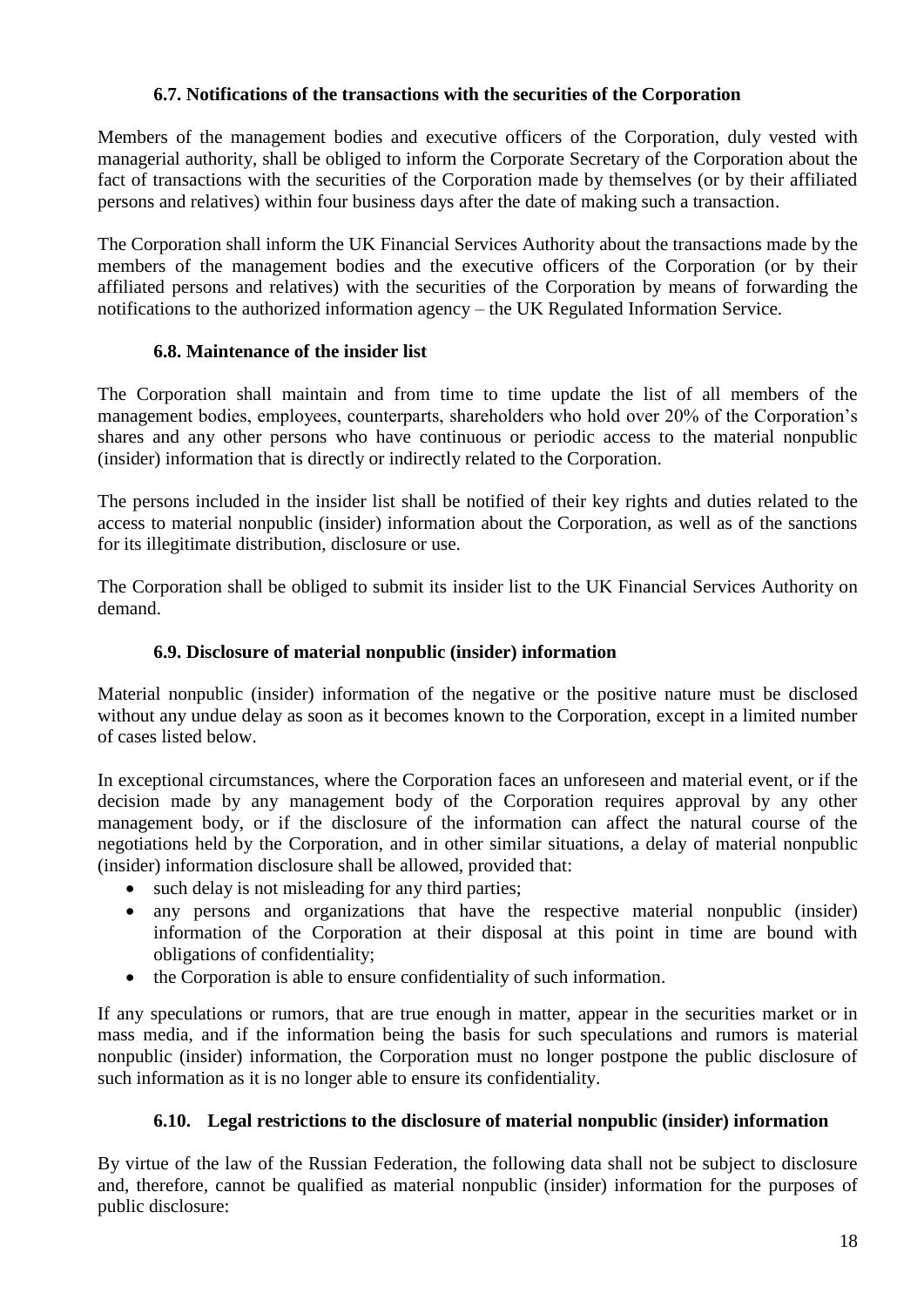- data that is imperatively referred to personal data of a natural person by the law of the Russian Federation, including their full surname, first name, patronymic, date and place of birth, address, marital, social and property status, education, professional occupation, income and other information (the Federal Law of the RF "On personal data"), except where the aforesaid natural person has given his consent for the above information to be processed and disclosed;
- data that is the secrecy of investigation and proceedings, as well as the data of the persons being protected and the measures of state/public protection performed in accordance with the Federal Law of the Russian Federation "On state protection of victims, witnesses and other participants of criminal proceedings";
- data of the essence of an invention, a utility or industrial model prior to the official publishing of the information about them;
- data that is classified as state secret and has a special usage regime in accordance with the law of the Russian Federation on state secret.

# **7. DISCLOSURE COMMITTEE**

So that the responsible employees of the Corporation be provided with support in the practical application of this Policy, the Disclosure Committee has been created within the Corporation. The key functions of the Committee shall be as follows:

- assessment of information (including assessment as to its materiality) so that the duties of the Corporation in terms of disclosure be timely defined, and so that such disclosure be performed in line with the requirements set out in the applicable law.
- if necessary, approval of internal documents, draft reports, press releases, plans of participation in conferences in which the Corporation plans to participate, so that to ensure that all the provisions of this Policy are observed.
- fulfillment of any other assignments in the field of information disclosure that may be given to the Committee by the Board of Directors, the Management Board or the President.

To discharge its duties, the Disclosure Committee shall meet as required. The Disclosure Committee members shall be appointed by the President of the Corporation. The employees of the Corporation shall be informed on the list of persons included in the Disclosure Committee.

## **8. DISCLOSURE OF ANNUAL AND QUARTERLY FINANCIAL RESULTS AND CONFERENCE CALLS**

After the end of each quarter (year), the Corporation shall publish a press release that contains a report of the results for the respective quarter (year), as well as the comparative analysis of the indicators for the previous periods. The report of the results for the reporting period (quarter, year) shall include a description of the core events that took place in the reporting period, the financial and the operating data of the Corporation for the reporting period, and the analysis of the results achieved. The aforesaid press release shall be placed at the website of the Corporation.

Immediately after the disclosure of the quarterly and the annual financial results, the Corporation shall, via conference communication facilities or via an Internet conference, present its results over the reporting period. Such a conference call or an Internet conference shall, as a rule, be held in the form of a prepared statement by a representative of the Corporation appointed by the President on the core events that took place over the reporting period, the financial and the operating data of the Corporation for the reporting period, the analysis of the indicators achieved and the risk and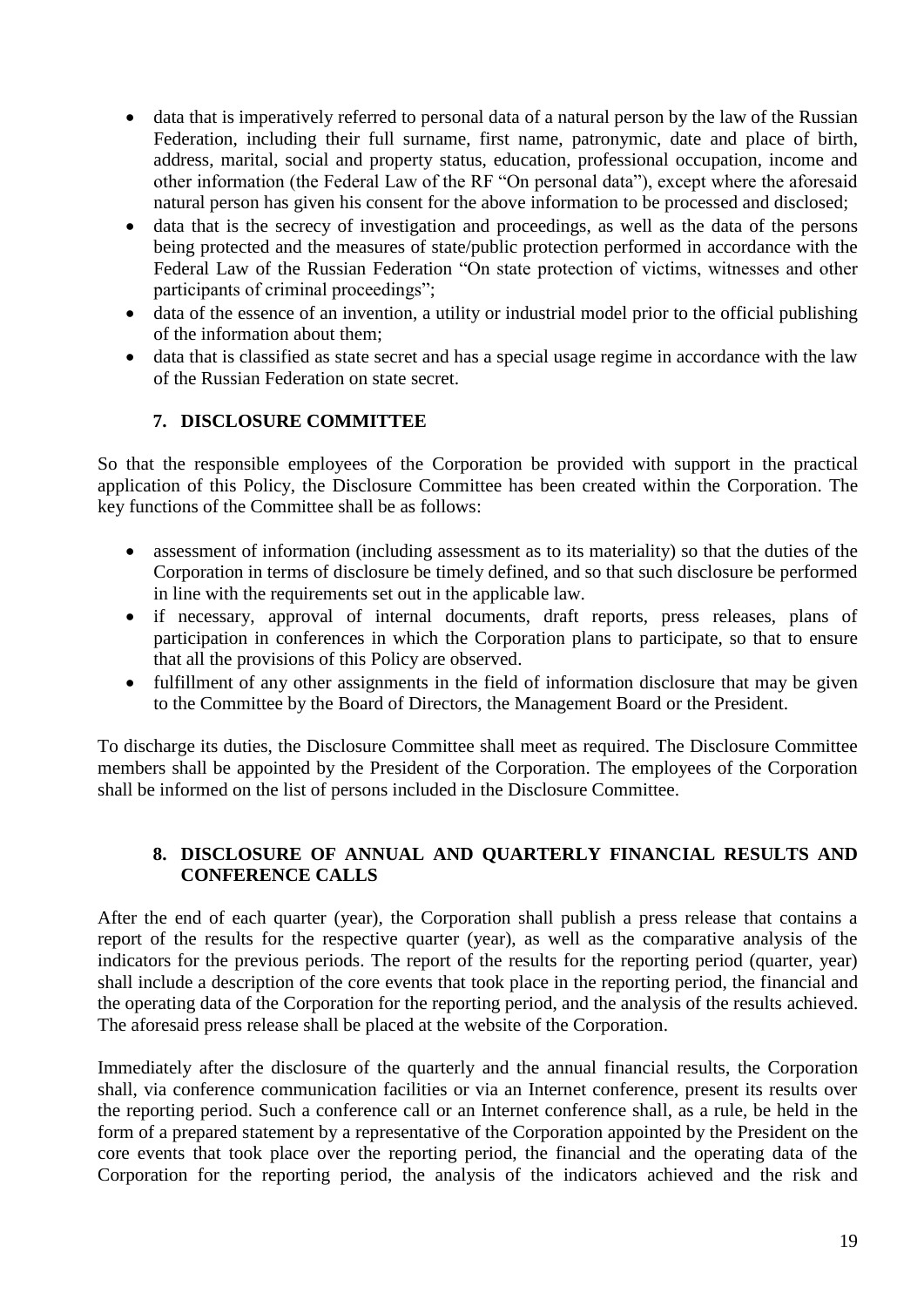uncertainty analysis; after that time shall be provided to answer the questions of the conference call or the Internet conference participants.

The Corporation shall notify all the interested parties in the form of a press release and publish the information on such a conference call on the website of the Corporation no later than two business days in advance of the conference call. The message shall also contain instructions regarding access to the conference session.

Analysts, shareholders, mass media representatives and other interested parties shall be allowed to participate in the conference calls. Although all the interested parties shall be permitted to attend the conference calls, the Corporation shall reserve the right restrict questions to dedicated time frames and accept questions only from analysts or other persons chosen by the Corporation.

If necessary, the Corporation can also perform a disclosure and conduct a conference call on the projected financial results or the business results of the Corporation before the quarterly financial statements are ready. Such a conference call can also be held regarding other major events related to the activities of the Corporation.

The decision on the feasibility of conducting such a conference call and on the character of information to be presented during the call shall be taken by the Disclosure Committee on the case by case basis dependent on the specific circumstances.

The Corporation shall publish its Annual Report on the results of the year for the investment community; such a report shall inter alia include the information on the core events that took place in the reporting year, the financial and operating indicators of the Corporation and its core subsidiaries, the analysis of the achieved indicators, the analysis of risk and uncertainty factors, the description of the assets structure, and the description of the corporate governance system.

#### **9. RELATIONS WITH PROFESSIONAL PARTICIPANTS OF THE SECURITIES MARKET, SUBMISSION OF INFORMATION ON DEAMAND OF ANALYSTS, SHAREHOLDERS AND OTHER INTERESTED PARTIES. PARTICIPATION IN CONFERENCES AND ROAD SHOWS FOR INVESTORS**

The Corporation shall strive to maintain an ongoing direct dialogue with the professional participants of the securities market, the shareholders and other interested parties, and shall be prepared to provide additional explanations regarding the data on the Corporation that was previously publicly disclosed on demand of the analysts, the shareholders and other interested parties.

The Corporation shall also be prepared to participate in conferences and road shows for investors to form a true and complete picture of the development of the Corporation within the investment community.

The circle of the employees of the Corporation having the right to provide additional explanations regarding the data on the Corporation, and to participate in conferences and road shows for investors shall be limited and shall include the President, the Senior Vice President - Head of the Finance and Investment Function, the First Vice President - Head of the Strategy and Development Function, the Head of Corporate Communication Function and persons authorized by them.

In the course of communicating with the professional participants of the market, the shareholders and other interested parties in the form of correspondence, telephoning, personal meetings or participation in conferences and road shows, the authorized employees of the Corporation shall not disclose the data that constitutes material nonpublic information, confidential information, personal data of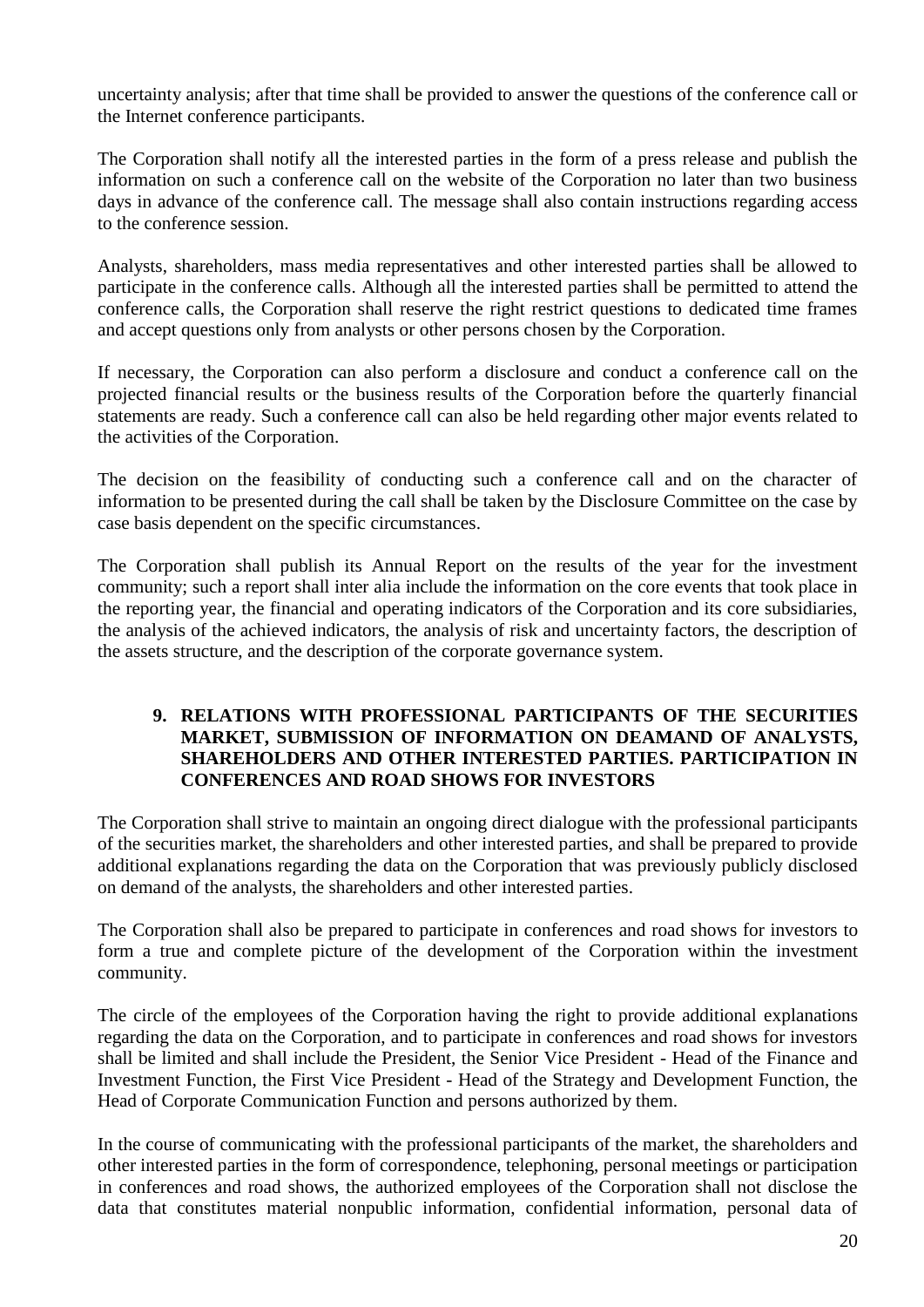natural persons, data being the secrecy of investigation and proceedings, data of the essence of an invention, a utility or industrial model before the information on them is officially published, as well as data classified as state secret.

In the course of communicating with the professional participants of the market, the shareholders and other interested parties, the representatives of the Corporation may, for example, present the information for the past periods in the systematized form to illustrate the trends in the business of the Corporation and the industry in general. The representatives of the Corporation can present nonmaterial reference information to help the professional participants of the market or the shareholders to get a more integral picture of the Corporation.

As requested by the professional participants of the market or the shareholders, an authorized employee of the Corporation can review the draft model or report prepared by such analysts. However, in accordance with this Policy, the Corporation shall not comment on such drafts, as well as on any statements and conclusions of such analysts regarding the Corporation, except when needed to correct factual errors related to the information which is already public. Besides, the employees of the Corporation shall not allow for being quoted in the analyst reports. As a rule, the Corporation does not provide copies of analyst reports to its shareholders or any other parties. It is only by the decision of the Disclosure Committee that any exceptions from this rule can be allowed. In such a case it shall be ensured that the Corporation presents the full range of opinions from a broad spectrum of analysts, and that all the waivers regarding the contents of the analyst reports are made.

As a rule, the Corporation shall allow the professional participants of the market and the shareholders to visit the office of the Corporation in case of necessity and by prior arrangement only. It shall however be correspondence and conferences and road shows participation that shall remain the core types of communication with the professional participants of the market, the shareholders and other interested parties.

# **10. RELATIONS WITH THE PRESS, PARTICIPATION IN EXHIBITIONS, CONFERENCES AND OTHER PR EVENTS**

The Corporation shall strive to maintain the ongoing direct dialogue with the press representatives, participate in conferences and other events focused on improving relations with the public so that a realistic picture of the Corporation's activities be formed and the image of the Corporation be maintained.

For this purpose, the responsible employees of the Corporation shall prepare and provide materials that highlight the material events in the life of the Corporation as they take place, publish press releases, and comment the events related to the activities of the Corporation in case there is no contradiction to this Policy.

The circle of the employees of the Corporation who have the right to provide materials and comments to mass media shall be limited and shall include the President, the Head of the Corporate Communication Function and the persons authorized by them.

The members of the management bodies and the employees of the Corporation shall not participate in discussions, make forecasts or comment, including in mass media and in the Internet, on the data that is directly or indirectly related to the economic activities, financial results, business, strategy, transactions, material acquisitions, loan obligations and borrowers' liabilities, changes in the capital structure or in the cost of securities of the Corporation or its subsidiaries and affiliated companies, as well as on the actual or the expected results of their business, without a preliminary approval from the President or the Corporate Communications Function.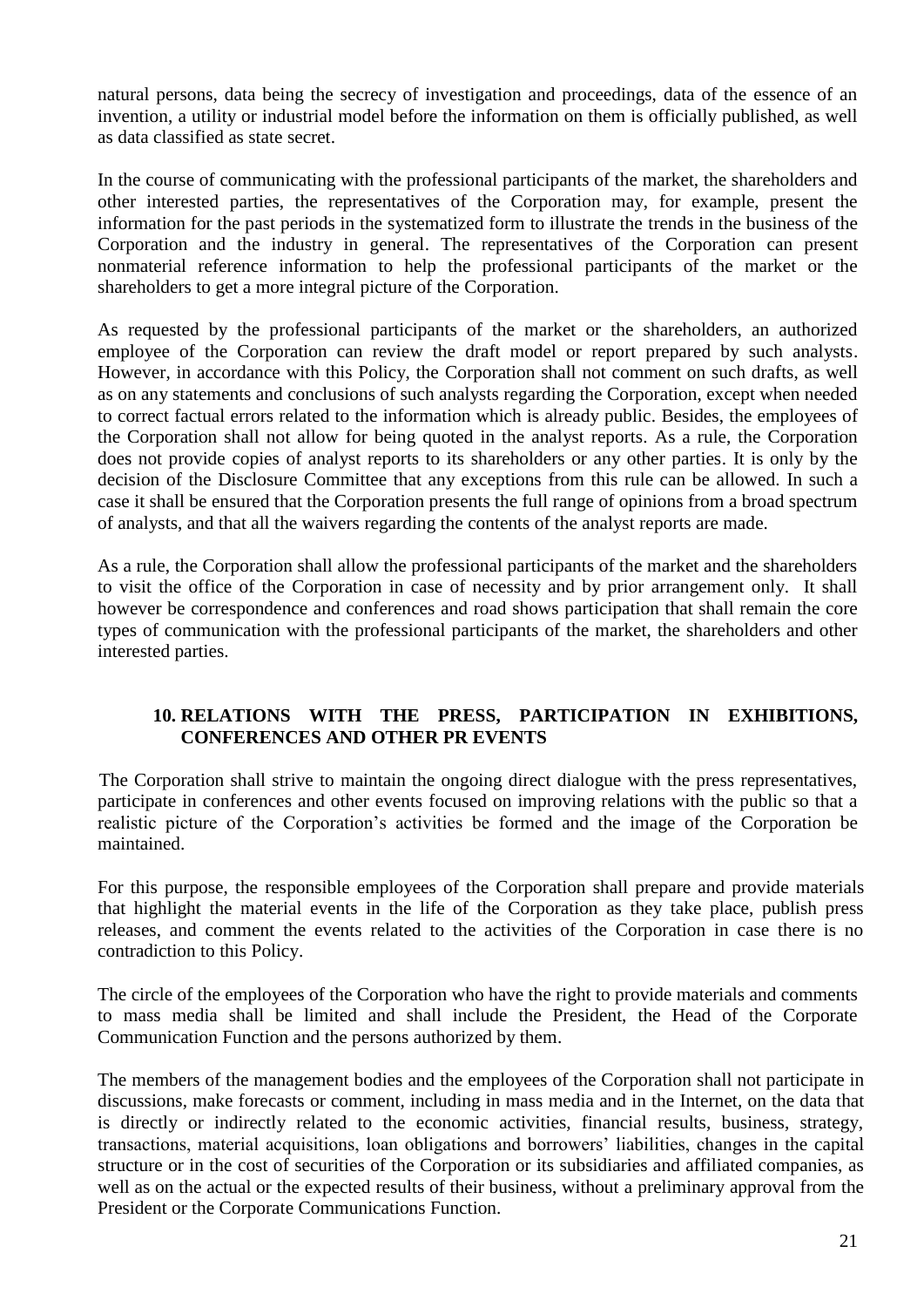In any case, in the course of communication with the mass media representatives, the authorized employees of the Corporation shall not disclose the data that constitutes material nonpublic information, confidential information, personal data of natural persons, data which is the secrecy of investigation and proceedings, data of the essence of invention, a utility or industrial model before the information on them is officially published, as well as data classified as state secret.

In the absence of the decision to the contrary made by the Disclosure Committee, the Corporation shall not disclose material nonpublic information to individual representatives of the press before publishing the press release or any other statement addressed to a broad circle. The Corporation shall however reserve the right to disclose material information to individual representatives of the press that have given their consent (verbal or written) to observe the confidentiality of such information when drafting their articles until the information is published. It is also admissible to disclose material information to the print media that are able to provide for the information to be broadly disseminated.

#### **11. PERSONS REPONSIBLE FOR INFORMATION DISCLOSURE**

The responsibility for the disclosure of the information of the Corporation's activities shall be assigned to the sole executive body (the President). His decisions shall determine the procedures for the interaction between the structural units and the responsible executives of the Corporation when preparing and publicly disclosing the respective information, informing the shareholders and the investors.

The responsibility for the arrangement of the disclosure in line with the requirements of the current laws of the Russian Federation and for the submission of documents and information to the shareholders and the securities market regulators in Russia shall be assigned to the Corporate Secretary of the Corporation.

The responsibility for the arrangement of the disclosure in line with the requirements of the UK securities market regulators, the interaction with the investment community and the mass media in Russia and abroad shall be assigned to the Head of the Corporate Communications Function.

## **12. CONTROL OVER IMPLEMENTATION OF THE INFORMATION POLICY ADOPTED BY THE CORPORATION**

The control over implementation of the information policy adopted by the Corporation, including timely public disclosure of the respective information; disclosure and/or presentation of information in the course of implementation of the corporate procedures and on the shareholders' request; compliance with the requirements and rules with regard to the material nonpublic (insider) information; and compliance with the information policy principles with regard to the securities market players, analysts and the press – shall be the responsibility of the Corporate Conduct Committee under the Board of Directors, the Audit Commission and the oversight bodies of the Corporation.

Efficiency of the information policy implementation shall be assessed by the Board of Directors of Sistema JSFC based on censures of the Russian and UK securities market regulators or absence of such, results of the internal audits, results of the reputational audit of the Corporation, internal and external ratings of transparency and ratings of corporate governance.